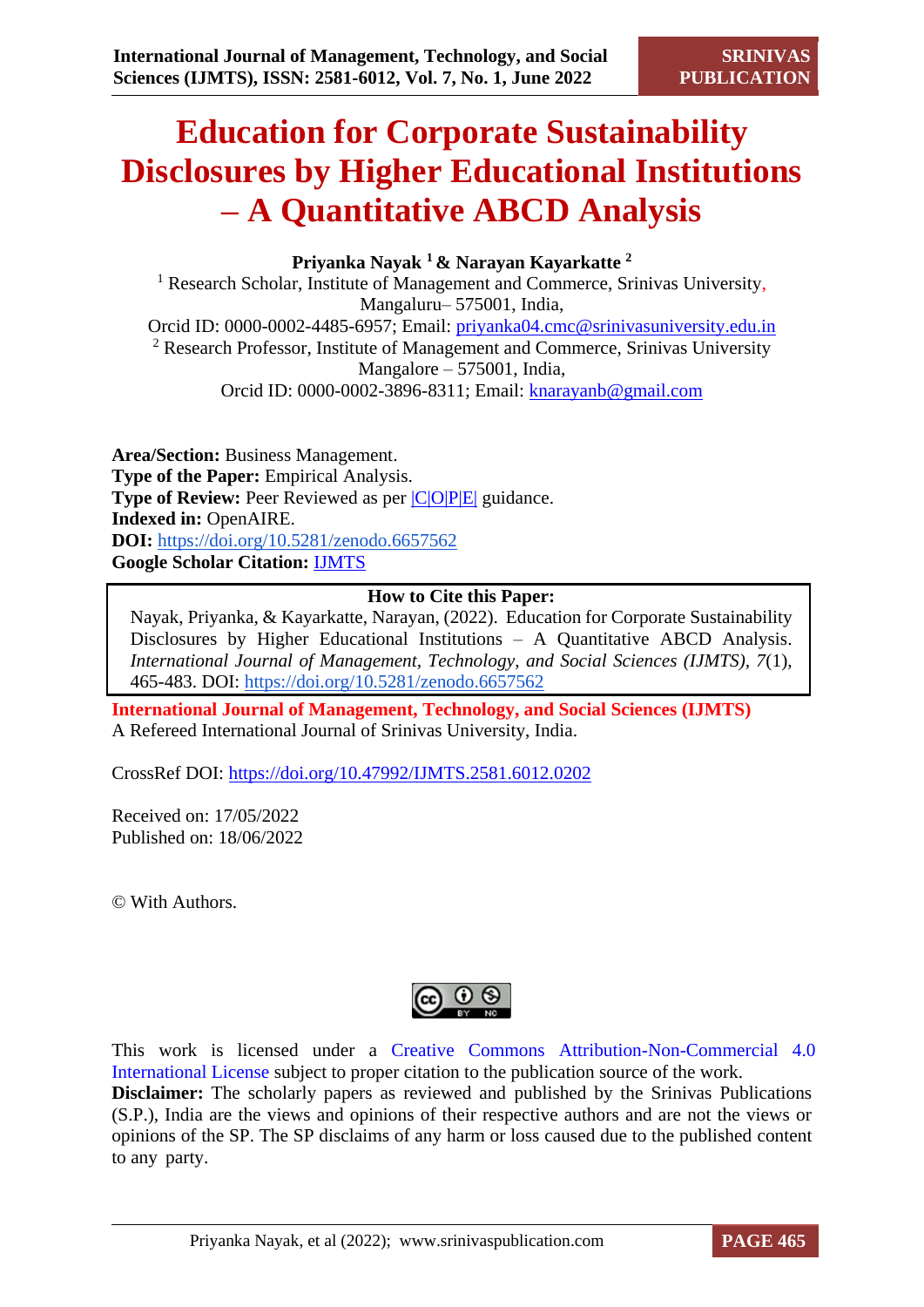# **Education for Corporate Sustainability Disclosures by Higher Educational Institutions – A Quantitative ABCD Analysis**

### **Priyanka Nayak <sup>1</sup>& Narayan Kayarkatte <sup>2</sup>**

<sup>1</sup> Research Scholar, Institute of Management and Commerce, Srinivas University, Mangaluru– 575001, India. Orcid ID: 0000-0002-4485-6957; Email: [priyanka04.cmc@srinivasuniversity.edu.in](mailto:priyanka04.cmc@srinivasuniversity.edu.in) <sup>2</sup> Research Professor, Institute of Management and Commerce, Srinivas University Mangalore – 575001, India. Orcid ID: 0000-0002-3896-8311; Email: [knarayanb@gmail.com](mailto:knarayanb@gmail.com)

# **ABSTRACT**

**Purpose:** *The main aim of the paper is to administer and analyse the comprehensive analysis approach known as ABCD analysis to determine its suitability in the analysis of education for corporate sustainability disclosures. It also aims to use factor analysis and elementary analysis for further insights into the topic.*

**Design:** *The study follows a systematic literature review by the way of keyword search, for factors and elementary analysis under the ABCD framework. For the quantitative analysis focus group method is adopted by assigning the weights to the factors and elements identified in the study*

**Findings***: The researcher found that the ABCD analysis framework is suitable for any business, concepts, systems, strategies, and many others. Through focus group interactions it also finds that the concept of education for corporate sustainability disclosures by higher educational institutions is quite advantageous to its stakeholders.*

**Originality value:** *This paper extensively studies the corporate sustainability disclosure education by HEIs using the ABCD analysis framework. Though several ABCD analysis are published related to the higher educational institutions, this paper opens the door of new research in the area of Education for Corporate Sustainability Disclosures finding the critical constituents elements and underlining its importance in the modern education system.*

**Paper Type:** *Empirical Paper*

**Keywords:** ABCD analysis, Quantitative Analysis, Factor Analysis, Elementary analysis, Corporate Sustainability Disclosures, Higher Educational Institutions, Sustainable Development.

#### **1. INTRODUCTION :**

Corporate Sustainability Disclosures (CSD) are the communication of company's strategic directions and performance, governance policies, involvement of stakeholders, corporate social responsibility performance and other non-financial information to the various interested group[1]. Sustainability disclosures have become an integral part of yearly reporting practices by companies either voluntarily or through bureaucratic policies [2]. Sustainability is a complex issue. Educator's perceptions and ability as well as institutional flexibility are major factors contributing inclusion of Sustainability into the curriculum. Teaching sustainability is more student-centric approach [3]. The United Nations Decade of Education for Sustainability 2004 – 2015, backed by several international declarations like Tallories Declaration, Copernicus has brought about several new insights to teach sustainability at various levels of education [4]. Education for CSD relates to imparting knowledge on how to summarise, tabulate, evaluate and communicate the non-financial data of companies into useful information. The importance of ESD has been highlighted by several researchers. HEI plays a crucial role in inculcating sustainability attitudes, behaviour and awareness amongst the future leaders, managers, potential employees, teachers and researchers [5]. Education for CSD has been a part of various subjects and its need for the corporate has been widely discussed [6]. Such education is a way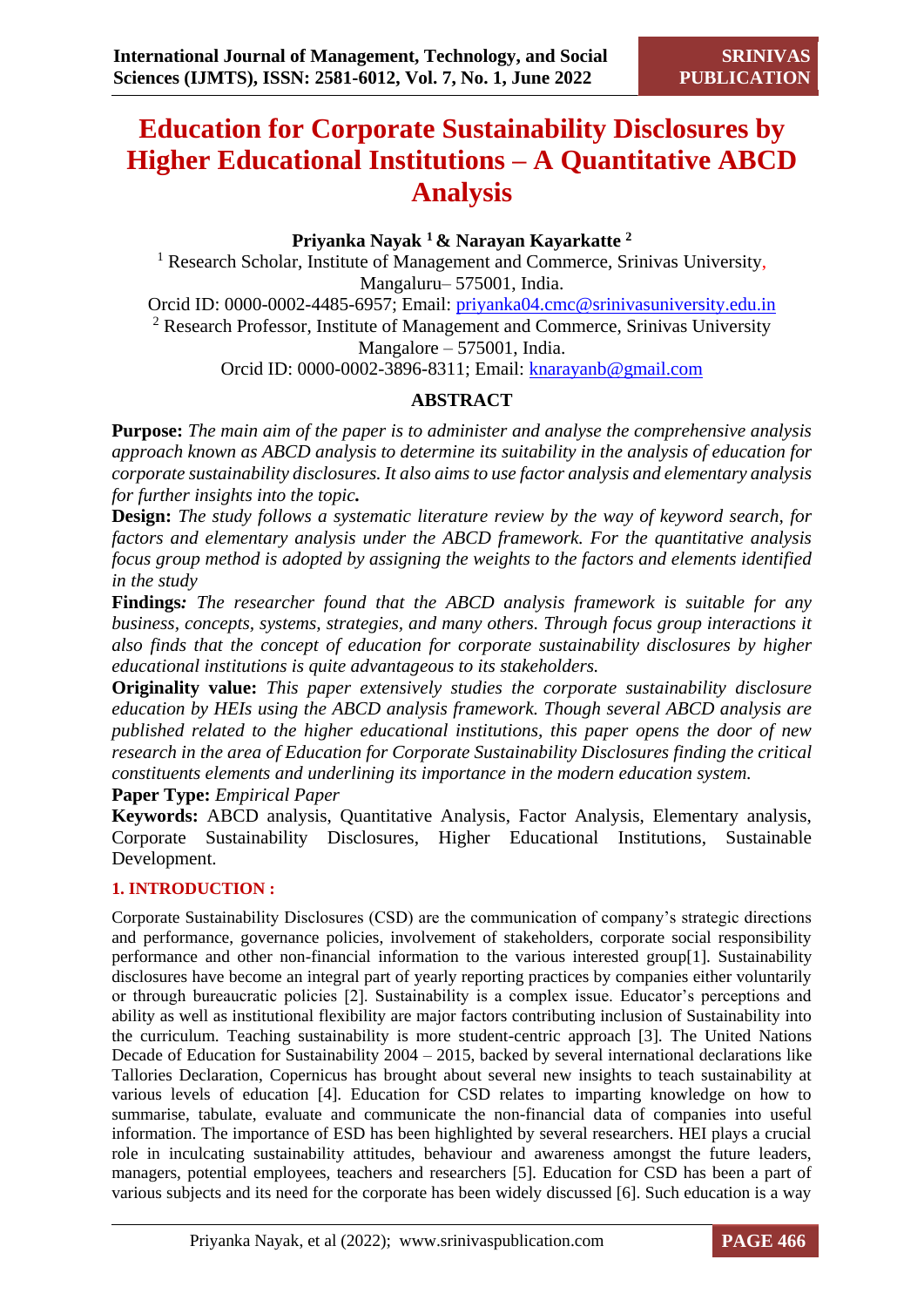forward for the development of Sustainability Disclosures as it enhances the reporting standards and transparency. Education for CSD also paves way for better understanding of Sustainable issues and causes, thus enriching the research in this area. As Reporting aspects are often dealt by accounting, management and finance students, such education fits more into commerce and management streams [7]. Education for CSD is a new concept studied by the author for the purpose of research. In order to analyse and understand the suitability of this concept from the point of view of different stakeholders ABCD analysis model is adopted. The ABCD model has been tested for new concepts, ideas, products and strategies [8]. This paper aim to understand the Advantages, Benefits, Constraints and Disadvantages of the key attributes identified in the study.

#### **2. THE CURRENT STATUS OF ABCD ANALYSIS FRAMEWORK :**

The ABCD analysis framework includes individual and system characteristics; the effectiveness of a concept or strategy can also be studied using ABCD analysis [9]. It begins with listing out the Advantages, Benefits, Constraints and Disadvantages of a concept, system, strategy and others. It also allows for more in-depth analysis by identifying determinant issues and critical constituent elements via factor and elementary analysis. The ABCD analysis has progressed to a quantitative level [10]. Given the current state of the ABCD analysis framework, exploratory research can be conducted to investigate the research design, subject selection, and data collection method. Exploratory research is based on a review of available literature as well as qualitative approaches, as well as in-depth interviews or pilot studies. However, the ABCD analysis framework also identifies an empirical framework by developing a methodology to analyse hypothesis testing through experimental and observational studies [11].

#### **3. OBJECTIVES OF THE STUDY :**

(1) To discuss the suitability of ABCD analysis framework to analyse Education for Corporate Sustainability Disclosure (CSD).

(2) To list Advantages, Benefits, Constraints and Disadvantages of Education for CSD in Higher Educational Institutions.

(3) To identify the determinant issues for Education for CSD by HEIs.

(4) To determine the affecting factors under the key attributes as per ABCD analysis.

(5) To analyse the critical constituent elements under ABCD construct using the elementary Analysis technique.

(6) To evaluate the critical constituent's element for each ABCD construct.

#### **4. ABCD LISTING FOR QUANTITATIVE ANALYSIS OF EDUCATION FOR CORPORATESUSTAINABILITY DISCLOSURES BY HEIs :**

#### **4.1 Review of existing literature of ABCD listing:**

The ABCD analysis framework was designed by Aithal, P. S. et al. (2015) [12], for providing easy and systematic way to identify various issues affecting a system in order to pave way for improvements. The results of this analysis are organised in a list of Advantages, Benefits, Constraints and Disadvantages, that further helps in identification of suitable critical constituent elements within the framework. Thus helps the researcher to assess the concepts/ strategies/ business etc., in the most effective manner. One such study identifies the critical constituents' elements from employers, employees, administrative, environmental and operational issues for Work from home concept through focus group interactions [13]. Table 1 exhibits various concepts where ABCD listing has been done along with its focus area and contributions.

| Table 1: Focus Area and Contributions of various scholarly publications using ABCD |                   |                     |                     |  |  |  |
|------------------------------------------------------------------------------------|-------------------|---------------------|---------------------|--|--|--|
| analysis                                                                           |                   |                     |                     |  |  |  |
| <b>S. No.</b>                                                                      | <b>Focus Area</b> | <b>Contribution</b> | Reference<br>number |  |  |  |

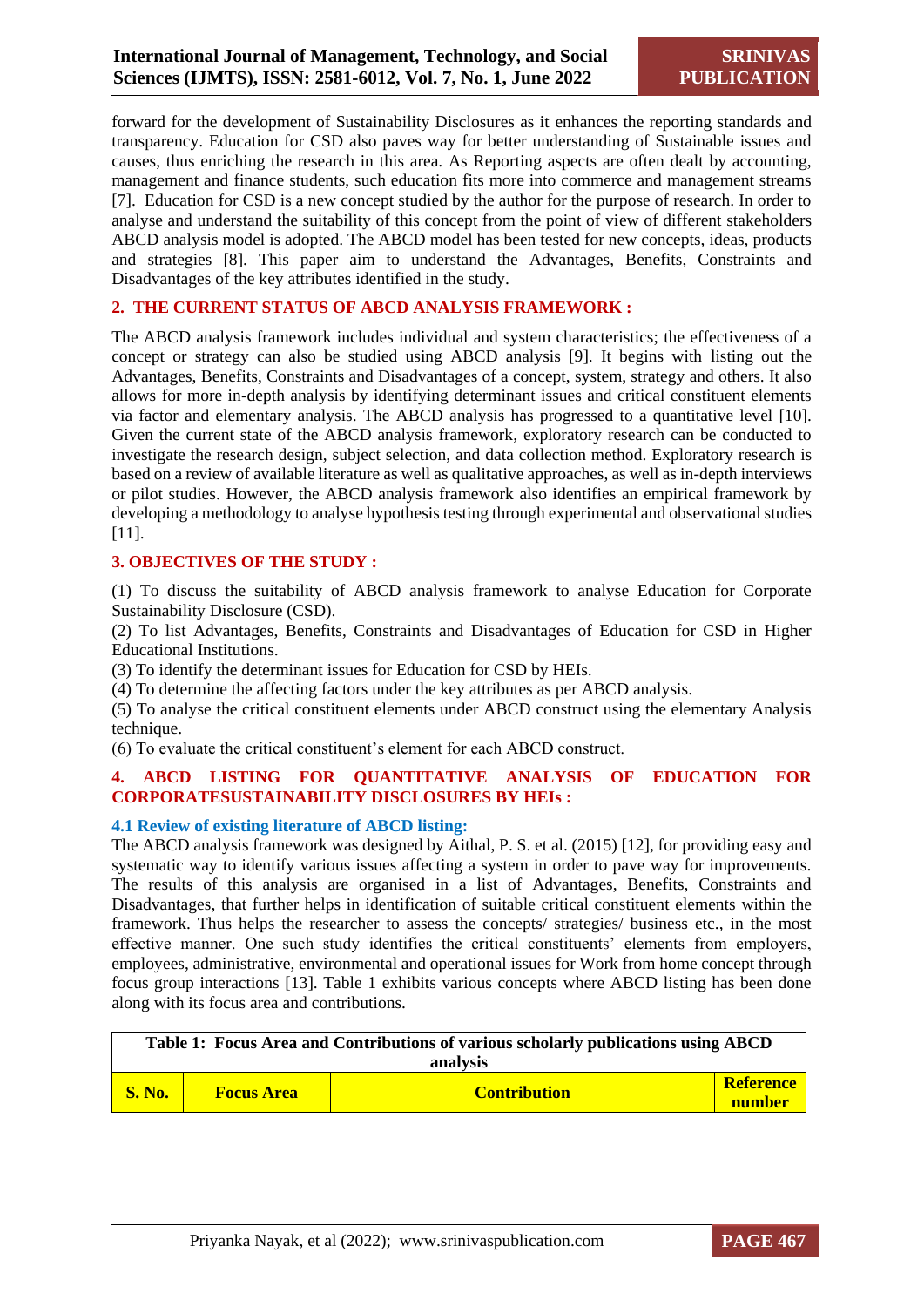| 1. | Analysis Of<br><b>Choice Based</b><br>Credit System in<br><b>Higher Education</b> | Various factors leading to the success of choice based<br>credit system were analysed and the ABCD analysis<br>found a fit for analysing this strategy.                                                                                                                                                                                                                                                                   | $[14]$ |
|----|-----------------------------------------------------------------------------------|---------------------------------------------------------------------------------------------------------------------------------------------------------------------------------------------------------------------------------------------------------------------------------------------------------------------------------------------------------------------------------------------------------------------------|--------|
| 2. | <b>Smart Library</b><br><b>Models For Future</b><br>Generations                   | With the advent of technology, there is revolution in<br>the library system. Most of the resources are now<br>available online, hence the future is going to be click-<br>and -mortar library system                                                                                                                                                                                                                      | $[15]$ |
| 3. | <b>Green Education</b>                                                            | In today's world it is quiet important to reconsider the<br>education system and syllabi design, as the future<br>prospects is in the hands of the younger generation<br>who need to be taught the greener ways to life.                                                                                                                                                                                                  | $[16]$ |
| 4. | Workforce<br>Diversity Of<br>Wipro                                                | Workforce Diversity is very important criterion at<br>workplace and Wipro gives top priority for diversity<br>at workplace. This concept of has been analysed using<br>the ABCD framework.                                                                                                                                                                                                                                | $[17]$ |
| 5. | Student<br>Performance And<br>Learning<br><b>Outcomes In HEIs</b>                 | The educational evaluation methods are developed to<br>accommodate the achievement of the desired learning<br>goals such as intellectual capability, character<br>development, socio-emotional maturity, business<br>professionalism,<br>employability<br>acumen,<br>skills,<br>scientific temper, strategic thinking, and favourable<br>values and ethics.                                                               | $[18]$ |
| 6. | Newly Added<br><b>Research Indices</b>                                            | The new research indices investigated are useful for<br>assessing researchers', organisations', and other<br>stakeholders' research performance. The value of a<br>research index based on various research parameters<br>is expected to increase the self-motivation of<br>researchers in any field. the ABCD listing analysis of<br>newly developed research indices                                                    | $[19]$ |
| 7. | <b>Student Centric</b><br>Learning Though<br>Planned Hard<br>work                 | Pre-University<br>College,<br>Mangalore's<br>Expert<br>innovative hard work-based seven-to-seven student-<br>centric learning model yielded great results and<br>became an alluring model in education. A college can<br>create an innovative model for students to face the<br>effects of changing the curriculum from the state level<br>to the national level via well hard work and<br>determination to find success. | $[20]$ |
| 8. | <b>Student Centric</b><br>Curriculum<br>Design and<br>Implementation              | The basic idea is to investigate the needs of students<br>in order to keep up with the development of higher<br>education in India and abroad. CBCS intends to<br>redefine the curriculum in order to keep up with<br>educational liberalisation and globalisation.<br>The<br>outcome validated the logic of employing the ABCD<br>analysing technique in assessing the effectiveness of<br>any system.                   | $[21]$ |
| 9. | Impact Of On-<br>Line Education On<br><b>Higher Education</b><br>System           | Online education has progressed quickly in recent<br>years, and it has become one of the most explored and<br>debated topics in the higher education system. The<br>advantages, benefits, constraints, and disadvantages<br>of online education systems are discussed in                                                                                                                                                  | $[22]$ |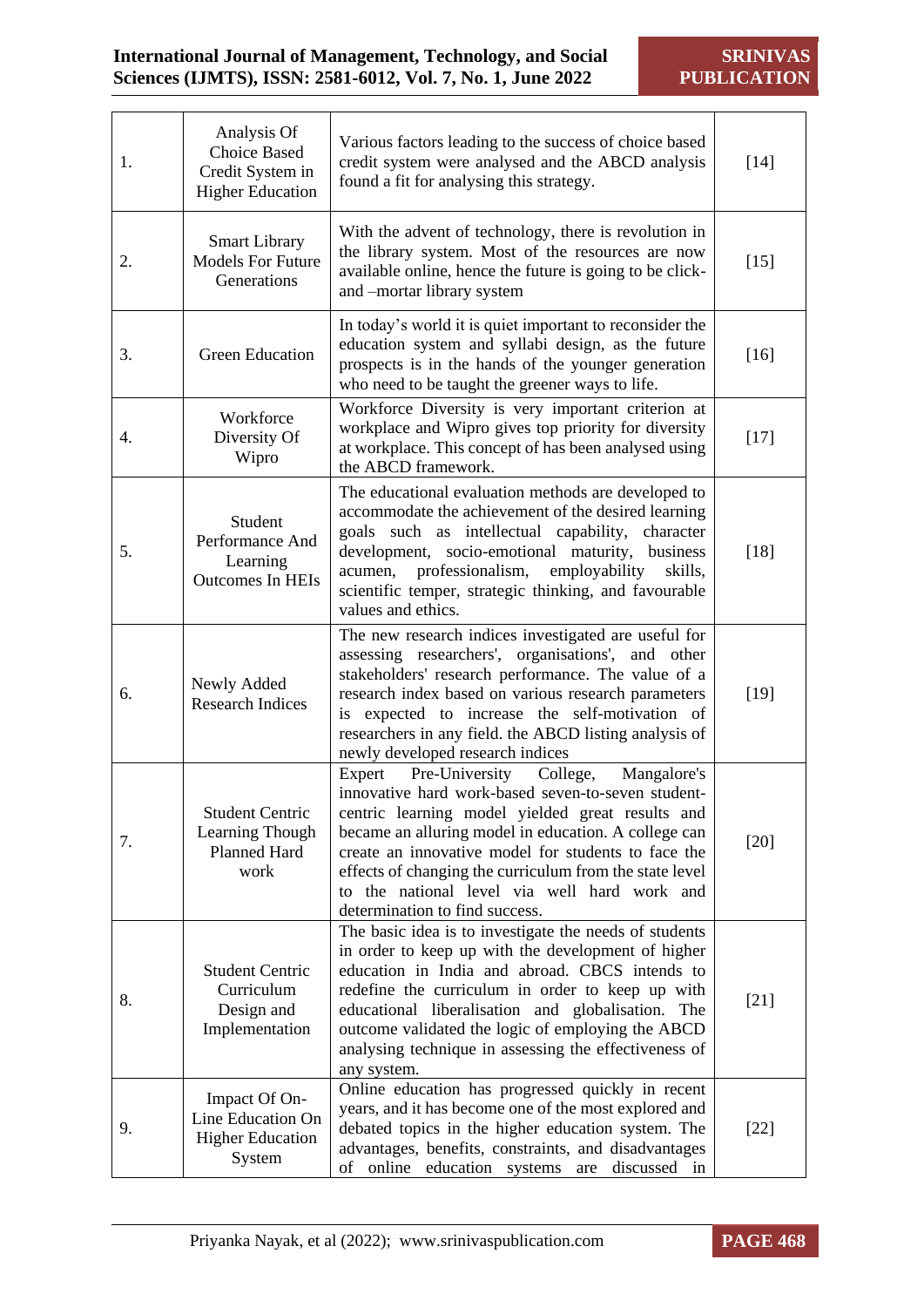|     |                                                                                                                                                                           | comparison to a hypothetical system referred to as                                                                                                                                                                                                                                                                                                                                                                                                                                                                                |        |
|-----|---------------------------------------------------------------------------------------------------------------------------------------------------------------------------|-----------------------------------------------------------------------------------------------------------------------------------------------------------------------------------------------------------------------------------------------------------------------------------------------------------------------------------------------------------------------------------------------------------------------------------------------------------------------------------------------------------------------------------|--------|
| 10. | Academic<br><b>Institutions Risk</b><br>Decisions using<br><b>Six Thinking</b><br>Hats Based                                                                              | "Ideal education system."<br>Colleges and universities are constantly aware that<br>making appropriate risk decisions are a critical<br>component of goal achievement. The current COVID-<br>19 environment is also posing new risks to educational<br>institutions. These emerging risks have the potential<br>to alter academic institutions' risk levels, necessitating<br>careful risk assessment and risk decisions, rather than<br>relying on a single mode of thought.                                                     | $[23]$ |
| 11. | <b>Block</b> chain<br>Technology as a<br><b>Dominant Feature</b><br>to Mitigate<br><b>Reputational Risk</b><br>for Indian<br>Academic<br>Institutions and<br>Universities | If implemented effectively, the inherent features of<br>block chain technology could provide significant<br>mitigation against some of the identified reputational<br>risks, posing a threat to Indian universities' or<br>academic institutions' reputation and credibility.                                                                                                                                                                                                                                                     | $[24]$ |
| 12. | Srinivas<br>University B.Com<br>Model In<br>Corporate<br>Auditing                                                                                                         | CA aspirants face the challenge of studying for both<br>their bachelor's degree exams and the CA intermediate<br>exam concurrently during their undergraduate<br>education. To address the constraint of studying two<br>courses with different curricula at the same time,<br>Srinivas University has launched a B.Com programme<br>in Corporate Auditing with a CA intermediate<br>curriculum. The unique features, advantages, and<br>benefits of the programme to earn<br>a Dual<br>degree/certification have been discussed. | $[25]$ |
| 13. | <b>Impact of Green</b><br><b>Energy on Global</b><br>Warming                                                                                                              | Green energy reduces carbon mining from the earth,<br>thereby reducing geological imbalance. For the best<br>results, energy production and utilisation can be<br>decentralised. Domestic energy requirements are met<br>by installing renewable energy on the rooftop to meet<br>individual needs. This reduces energy waste while<br>also reducing direct sunlight radiation to the rooftop.<br>However, this method of adoption may not be<br>appropriate for industrial requirements.                                         | $[26]$ |
| 14. | Social<br>Engagement:<br>means to Brand<br><b>Building</b>                                                                                                                | In terms of monetary contribution, number of<br>beneficiaries, and geographical stretch and reach,<br>there is a slow and steady progress. Because the<br>positive outcomes outnumber the constraints and<br>disadvantages of CSR, it has an overall positive<br>impact.<br>Organizations<br>see<br>corporate<br>social<br>responsibility or social engagement as a way to build<br>a strong employer brand while also focusing on<br>customer loyalty.                                                                           | $[27]$ |
| 15. | <b>Evolving Digital</b><br>Transformation in<br><b>Indian Banking</b><br>System                                                                                           | Banking institutions have reacted to technological and<br>market trends in order to provide a more convenient<br>and engaging customer experience as a result of digital<br>transformation. Banks, as the country's major<br>contributors to financial services, have begun the<br>initial push, developing digital payment infrastructure<br>and systems. They are pursuing growth by focusing on<br>transforming business lines, channels, and products                                                                         | $[28]$ |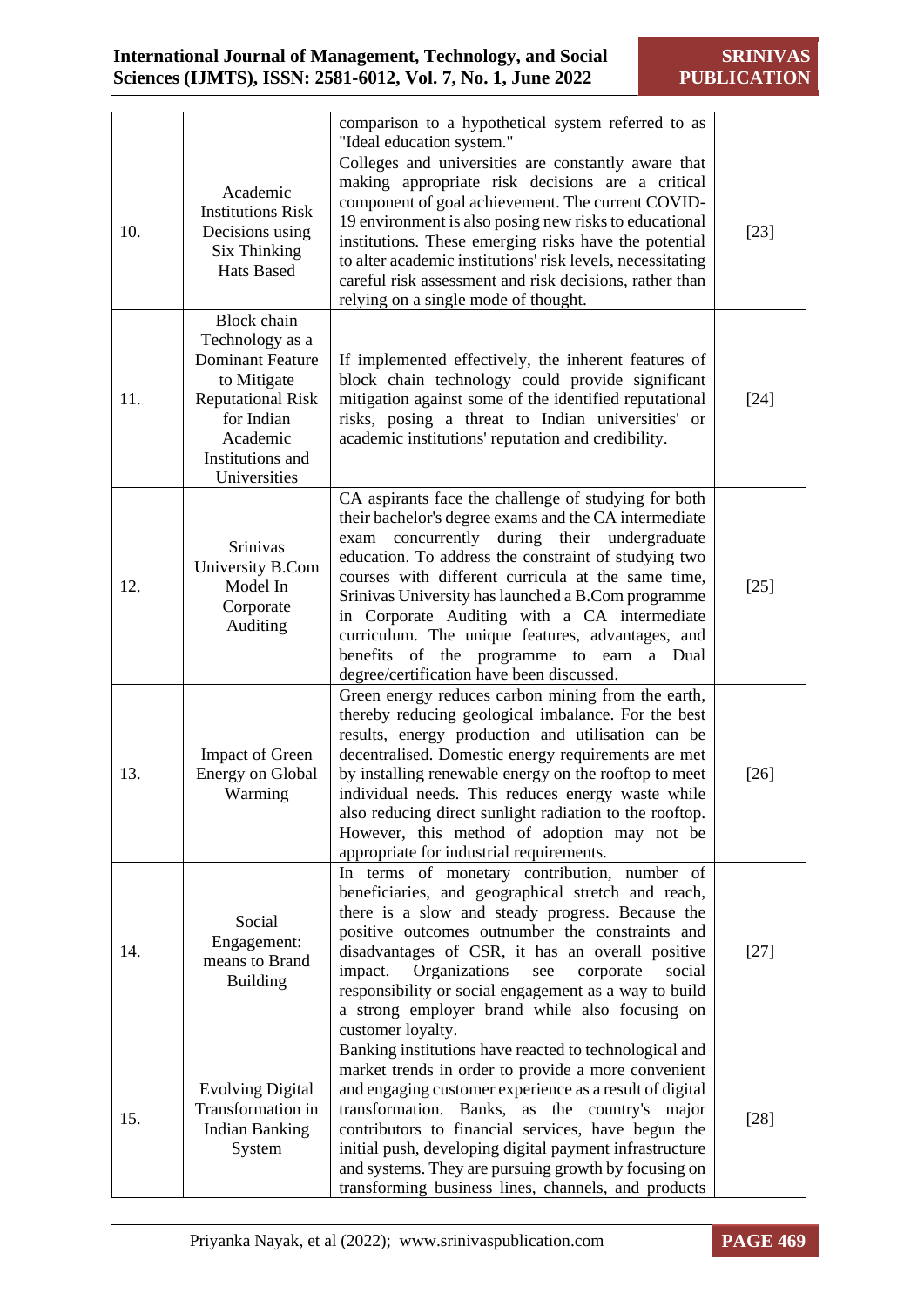|     |                                                        | while balancing on-going regulatory measures and the<br>growing threat of disintermediation.                                                                                                                                                                                                                                                                                                                                                              |      |
|-----|--------------------------------------------------------|-----------------------------------------------------------------------------------------------------------------------------------------------------------------------------------------------------------------------------------------------------------------------------------------------------------------------------------------------------------------------------------------------------------------------------------------------------------|------|
| 16. | Impact of<br>Sustainable<br>Finance on<br><b>MSMEs</b> | Foreign direct investment in the development of<br>cutting-edge technology in MSME can be encouraged.<br>Large corporations are shifting to green energy to<br>reduce the negative environmental impact of their<br>operations, as well as focusing on green economy<br>regulation. ESG funds are investment vehicles that<br>promote environmental, social, and economic well<br>Both investors and corporations can profit from<br>sustainable finance. | [29] |

#### **4.2 ABCD Listings of Education for Corporate Sustainability Disclosures by HEIs:**

Based on the literature surveyed in section 4.1 and the studies in the Education for CSD the following advantages, benefits, constraints and disadvantages can be listed out for the Higher Educational Institutions. Table 2 shows the listing as per ABCD framework for its factor and elementary analysis.

| Table 2: Exhibit showing ABCD Listings of Education for Corporate Sustainability<br><b>Disclosures</b>                                                                                                                                                                                                                                                                                                                                                                                                                                                                                                                                                                                                                                                                                                                                                                                                                                                                                                                                  |                                                                                                                                                                                                                                                                                                                                                                                                                                                                                                                                                                                                                                                                                                                                                                                                                                                            |  |  |  |
|-----------------------------------------------------------------------------------------------------------------------------------------------------------------------------------------------------------------------------------------------------------------------------------------------------------------------------------------------------------------------------------------------------------------------------------------------------------------------------------------------------------------------------------------------------------------------------------------------------------------------------------------------------------------------------------------------------------------------------------------------------------------------------------------------------------------------------------------------------------------------------------------------------------------------------------------------------------------------------------------------------------------------------------------|------------------------------------------------------------------------------------------------------------------------------------------------------------------------------------------------------------------------------------------------------------------------------------------------------------------------------------------------------------------------------------------------------------------------------------------------------------------------------------------------------------------------------------------------------------------------------------------------------------------------------------------------------------------------------------------------------------------------------------------------------------------------------------------------------------------------------------------------------------|--|--|--|
| <b>Advantages</b>                                                                                                                                                                                                                                                                                                                                                                                                                                                                                                                                                                                                                                                                                                                                                                                                                                                                                                                                                                                                                       | <b>Benefits</b>                                                                                                                                                                                                                                                                                                                                                                                                                                                                                                                                                                                                                                                                                                                                                                                                                                            |  |  |  |
| Higher education tends to be more creative<br>and industry oriented.<br>Learning CSD can help in creation of highly<br>competent future leaders/ managers.<br>Education for CSD will lead to Advancement<br>of knowledge in corporate sustainability<br>reporting.<br>It will create a better understanding of<br>sustainability issues.<br>As universities prime research hubs, it will<br>increase provide higher contribution to<br>research in corporate sustainability and its<br>disclosure.<br>Students will become more skilled in<br>reporting aspects and have better career<br>prospects.<br>Education for CSD will enhance corporate<br>sustainability.<br>This will help everyone involved to change<br>their attitudes and behaviour and move<br>towards sustainability.<br>It will help the nations to develop more<br>standards and guidelines for Reporting on<br>corporate sustainability.<br>0. As learning about sustainability requires an<br>interdisciplinary approach, more versatile<br>employees are created. | Introduction of sustainability courses will<br>attract more students.<br>Institutions teaching CSD can get benefits of<br>collaborations from professional bodies and<br>international institutes.<br>Institutions having autonomy to offer courses<br>can come up with CSD related courses.<br>Teaching about CSD will also help in<br>Reporting on<br>sustainability by higher<br>educational institution.<br>CSD can be taught with activity based learning<br>Commerce and management education can be<br>made Research oriented.<br>Institutions<br>practicing<br>and<br>preaching<br>sustainability will have higher accreditation<br>and ranking.<br>Education<br>for<br>Corporate<br>Sustainability<br>Disclosure will Skill based learning.<br>HEIs can reach out globally.<br>HEIs can get various grants related to<br>sustainability projects. |  |  |  |
| <b>Constraints</b>                                                                                                                                                                                                                                                                                                                                                                                                                                                                                                                                                                                                                                                                                                                                                                                                                                                                                                                                                                                                                      | <b>Disadvantages</b>                                                                                                                                                                                                                                                                                                                                                                                                                                                                                                                                                                                                                                                                                                                                                                                                                                       |  |  |  |
| is<br>lacks<br>This.<br>emerging<br>hence<br>${\rm an}$<br>area<br>standardisation.<br>Understanding various dimensions of corporate<br>sustainability requires Interdisciplinary approach<br>Lack of trained and experienced professors for<br>teaching sustainability disclosures.                                                                                                                                                                                                                                                                                                                                                                                                                                                                                                                                                                                                                                                                                                                                                    | Difficulty in achieving Effective stakeholder<br>dialogue.<br>Adhering to international disclosure policies<br>declarations<br>International<br>do<br>not<br>provide<br>sufficient platform to bring institutional changes<br>Inclusion in syllabus is mostly centralised.                                                                                                                                                                                                                                                                                                                                                                                                                                                                                                                                                                                 |  |  |  |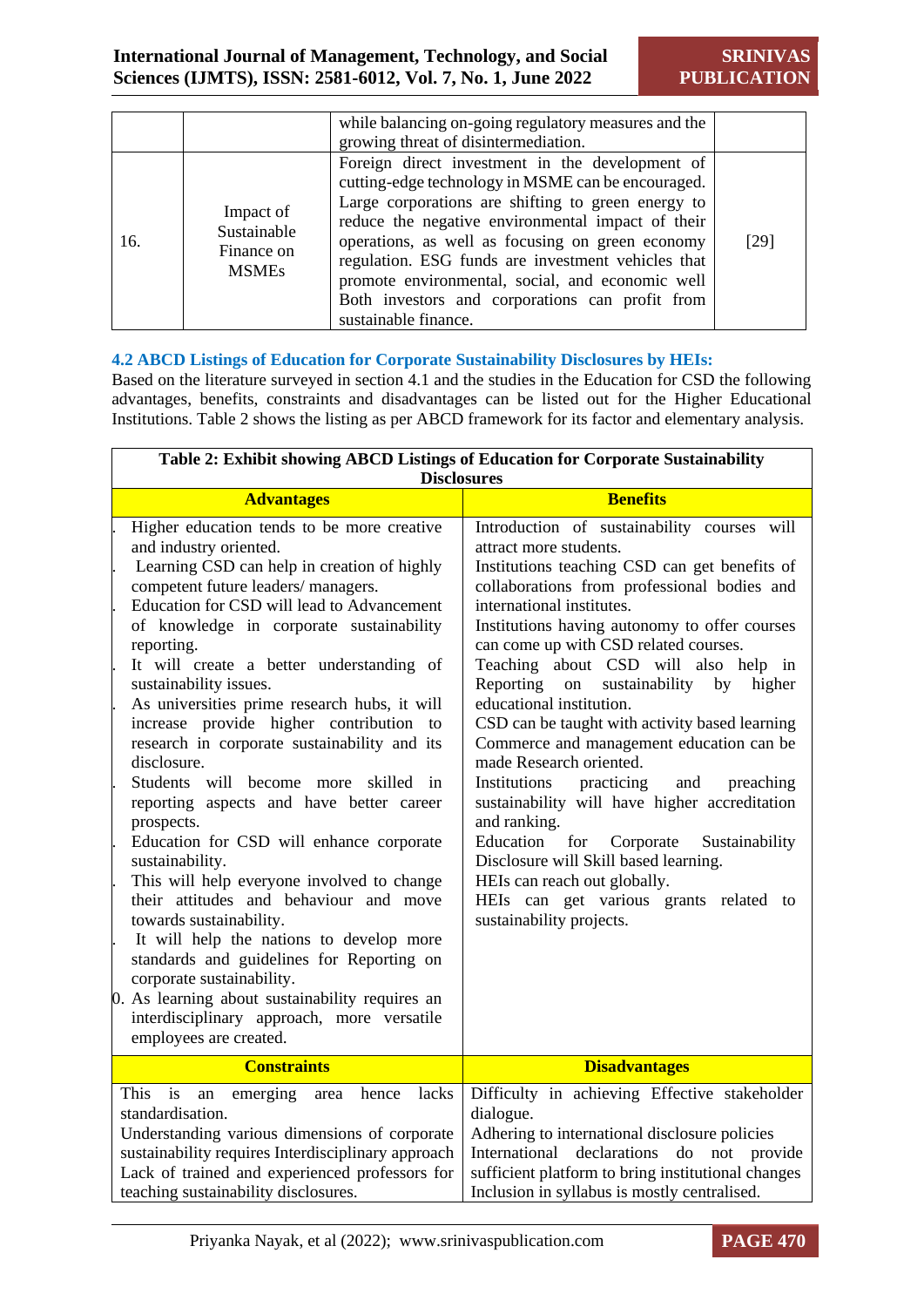| Resistance to accept new courses as against the Collaboration with industries with related |          |  |  |
|--------------------------------------------------------------------------------------------|----------|--|--|
| traditional courses can be a constraint.                                                   | aspects. |  |  |
| Higher initial cost can be a demotivating factor.                                          |          |  |  |

#### **5. LITERATURE REVIEW OF FACTOR AND ELEMENTARY ANALYSIS USING ABCD FRAMEWORK :**

To proceed further into factor and elementary analysis under ABCD framework some of the scholarly publications are referred. A study discusses the black ocean strategy [30] by identifying the determinant issues and the key attributes for the analysis. Few studies find the determinant issues and attributes with reference to Stage model in higher educational institutions [31], analysis of Private University system [32], innovation in curriculum [33], under the ABCD framework that find quite a relevance to our study which again discusses the implementation of CSD aspects into the HEIs curriculum. The study conducted on organising the unorganised retailers [34] and direct to consumers using live stream [35], highlights the suitability of ABCD analysis framework to most of the areas. Further it is found that various factors affecting a concept, strategies can be analysed from different stakeholder's point of view using quantifying the critical constituents elements through focus group interactions [13] [36].The ABCD framework is used to identify and evaluate the characteristics of this concept. Evaluation of underperformance The ABCD analysis technique is supported by the total score result [10]. The following tables exhibit the determinant issues identified using ABCD framework in scholarly publication; table 3 related to higher educational institutions and table 4 other relevant areas.

| <b>Institutions and their determinant issues</b> |                                                                                                                                                                           |                                                                                                                                                         |                             |  |  |
|--------------------------------------------------|---------------------------------------------------------------------------------------------------------------------------------------------------------------------------|---------------------------------------------------------------------------------------------------------------------------------------------------------|-----------------------------|--|--|
| S <sub>o</sub><br>No.                            | <b>Area</b>                                                                                                                                                               | <b>Determinant issues</b>                                                                                                                               | <b>Referenc</b><br>e number |  |  |
| $\mathbf{1}$                                     | accreditation<br><b>NAAC</b><br>system                                                                                                                                    | Organisational, faculty<br>performance,<br>student<br>development/ progression,<br>social/environmental/<br>community engagement.                       | $[37]$                      |  |  |
| $\overline{2}$                                   | university<br>Private<br>analysis                                                                                                                                         | Organisational, faculty<br>development,<br>student<br>progression, societal and<br>other<br>stakeholders,<br>governance, innovation and best practices. | $[38]$                      |  |  |
| 3                                                | New National institution<br>ranking system                                                                                                                                | and<br>learning resources,<br>Teaching<br>research<br>productivity, impact and IPR, graduation outcome,<br>outreach and inclusivity, perception.        | $[39]$                      |  |  |
| $\overline{4}$                                   | Annual<br>research<br>productivity                                                                                                                                        | Organisational, academic and curriculum faculty,<br>students, other stakeholders.                                                                       | $[40]$                      |  |  |
| 5                                                | Factor<br>analysis<br>of<br>recently announced new<br>research indices                                                                                                    | Research organisation, researcher, funding agency,<br>industry.                                                                                         | $[41]$                      |  |  |
| 6                                                | of<br><b>IEDRA</b><br>model<br>placement determination                                                                                                                    | Model<br>model<br>flexibility,<br>schedule,<br>model<br>administration,<br>overall model<br>relevance<br>and<br>applicability.                          | $[42]$                      |  |  |
| $\overline{7}$                                   | Work from home                                                                                                                                                            | Organizational issues, Employers and Employees<br>issues, Customer/Student issues, Environmental &<br>Social issues.                                    | $[13]$                      |  |  |
| 8                                                | Administrative<br>issues,<br>Organizational<br>issues.<br>On-line<br>Campus<br>Employee issues, Operational issues, Business issues,<br>Placement<br>and External issues. |                                                                                                                                                         |                             |  |  |
| 9                                                | Stage model in Higher<br>Education                                                                                                                                        | Organizational Issues, Academic Issues Student<br>Issues, Faculty Issues, Issues on Administration                                                      | [31]                        |  |  |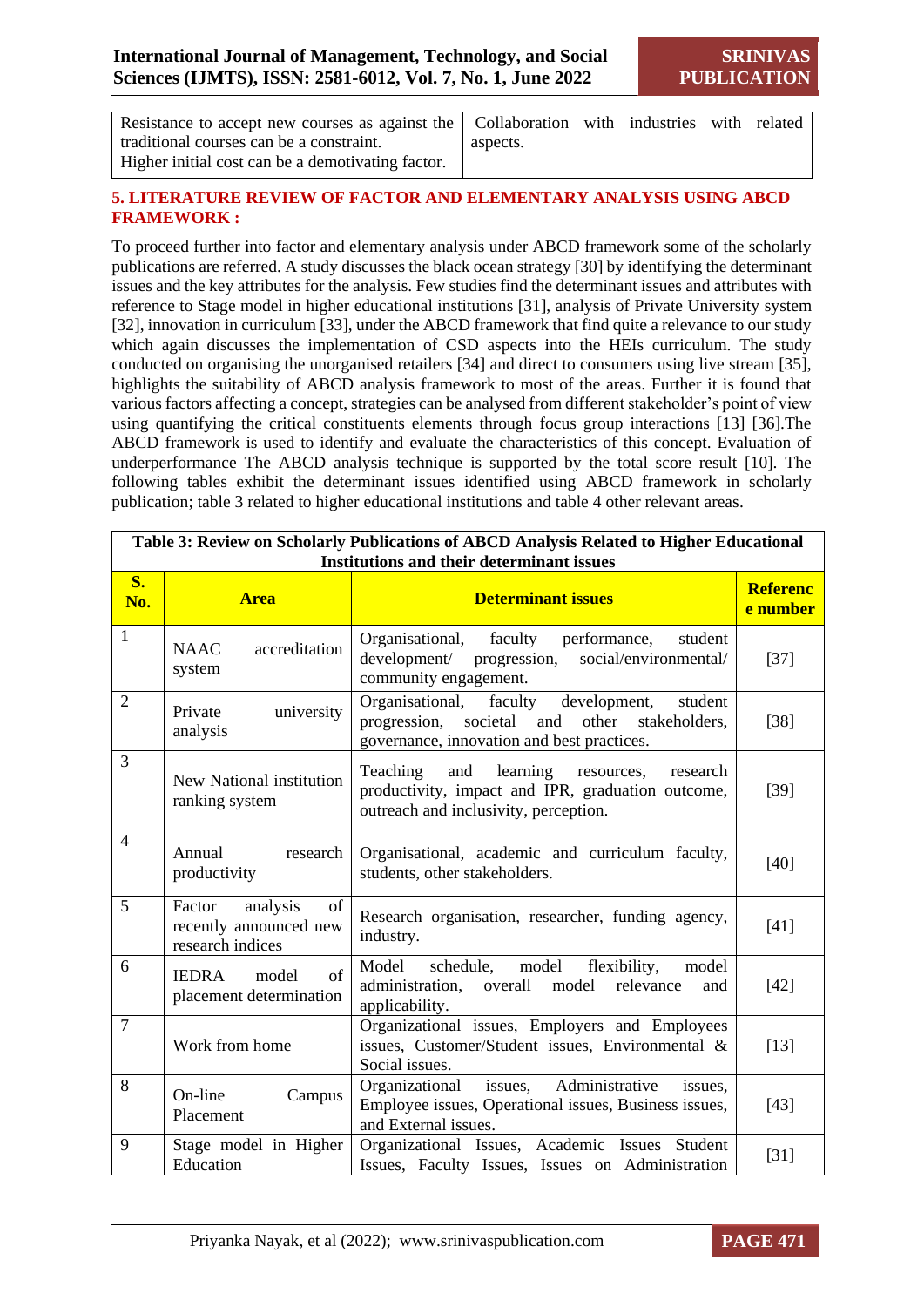|    |                                                                                                                  | Other<br>Learning<br>Infrastructure<br>and<br>resources.<br>Stakeholder Issues.                                     |        |
|----|------------------------------------------------------------------------------------------------------------------|---------------------------------------------------------------------------------------------------------------------|--------|
| 10 | Factors & Elemental<br>Analysis of Six Thinking<br>Hats Technique                                                | Conceptual, Managerial, Operational, Organisational,<br>Societal, and Stakeholder.                                  | [44]   |
| 11 | Organizational<br>$21^{\rm st}$<br>Behaviour in<br>Century - Theory A' for<br>Managing People for<br>Performance | Organizational issues, Managerial Issues, Employee<br>issues, Ideological Issues, Societal & Stakeholder<br>Issues. | $[9]$  |
| 12 | Analysis of Fingerprint<br>Biometric Attendance<br>Maintenance System in<br><b>HEIs</b>                          | Security Issues, Ease of use issues, Input Issue,<br>Process Issues, Performance Evaluation matrix issues,          | $[45]$ |
| 13 | Academic<br>Administrative<br>System<br><b>Implemented At SIMS</b>                                               | Principal, Office Manager, Office staff, Faculties,<br>Students, Society.                                           | $[46]$ |

|                 | Table 4: Review on Scholarly Publications of ABCD Analysis in other areas and their identified<br>determinant issues |                                                                                                                                        |                  |  |  |
|-----------------|----------------------------------------------------------------------------------------------------------------------|----------------------------------------------------------------------------------------------------------------------------------------|------------------|--|--|
| <b>S.</b><br>N. | <b>Area</b>                                                                                                          | <b>Determinant issues</b>                                                                                                              | <b>Reference</b> |  |  |
| 1               | <b>Black Ocean Strategy</b>                                                                                          | Organizational, Administrative, Employee,<br>Operational, Business, External and Operational                                           | $[30]$           |  |  |
| $\overline{2}$  | <b>Ideal Software and Its</b><br><b>Realization Scenarios</b>                                                        | Operational, Transitional, Maintenance, Output,<br>Environment                                                                         | $[47]$           |  |  |
| 3               | Dye-Doped Polymers for<br>Photonic Applications                                                                      | Material Properties, Application Issues,<br>Commercialisation, Production/Service Providers,<br>Customers, Environmental/Society       | $[48]$           |  |  |
| $\overline{4}$  | <b>Task Shifting</b><br><b>Professional Healthcare</b><br>Personnel Shortage                                         | Organizational, Alternative Acceptors, Donor<br>Physicians, Patients & Relative, Societal, Country                                     | $[49]$           |  |  |
| 5               | Generating Wealth at the<br>Base of the Pyramid                                                                      | Stakeholder, Business, Operational, Customer,<br>Technological and Environment & Social                                                | $[50]$           |  |  |
| 6               | Block chain technology                                                                                               | Financial issues, Health care system issues,<br>Education issues and Supply chain issues.                                              | $[51]$           |  |  |
| 7               | Online food delivery<br>system                                                                                       | Supplier Issues (Restaurants), Food Delivery Partner<br>Issues, Customer Issues, Food Delivery Technology<br>Issues (Operating System) | $[52]$           |  |  |
| 8               | Organic food and its<br>impact on purchase<br>intentions                                                             | Consumers issues, Company issues, Society issues,<br>Farmers issues, Co-operative society issues,<br>Suppliers issues                  | $[10]$           |  |  |
| 9               | Factor & Elemental<br>Analysis of<br>Nanotechnology as<br>Green Technology                                           | Organizational Issues, Business Issues, Consumer<br>Issues, Environmental Issues, Social Issues                                        | $[53]$           |  |  |

#### **6. STRUCTURE OF ABCD FRAMEWORK :**

Advantages, Benefits, Constraints and Disadvantages (ABCD) of any concept or a strategy can be analysed through the identification of determinant issues and key attributes and by quantifying the critical Constituent elements as shown in Figure 1.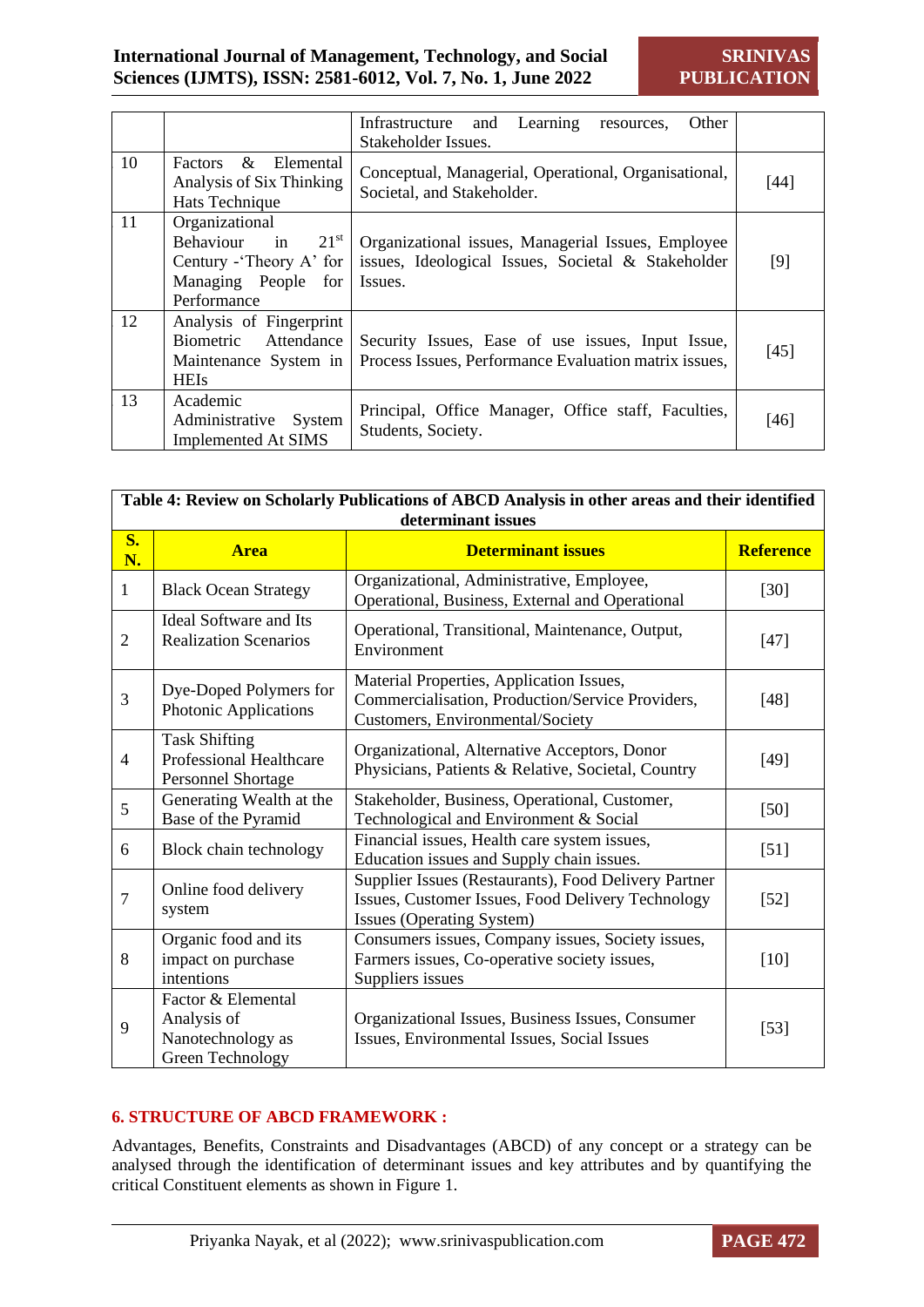

**Fig. 1:** Block diagram of issues affecting the Business model, or Concept or System as per ABCD framework [3].

#### **7. KEY ATTRIBUTES AFFECTING EDUCATION FOR CORPORATE SUSTAINABILITY DISCLOSURES IN HEIs :**

The prominent issues affecting the concept of Education for CSD are discussed and analysed based on identifying some key attributes of each determining issue. The key attributes are important characteristics of the determinant issues for determining the influencing factors of each construct. Table 5 depicts a list of determinant issues and their significant key attributes.

| Table 5: Key Attributes affecting ESD in HEIs |                                       |                                             |  |  |  |
|-----------------------------------------------|---------------------------------------|---------------------------------------------|--|--|--|
| <b>S. No.</b>                                 | <b>Determinant Issues</b>             | <b>Key Attributes</b>                       |  |  |  |
| 1.                                            | Organisational Issues (Educational    | Organisational Change, Reporting,           |  |  |  |
|                                               | Institutions)                         | Recognition                                 |  |  |  |
| 2.                                            | <b>Administrative Issues</b>          | Designing Curriculum, Research and          |  |  |  |
|                                               |                                       | Innovation                                  |  |  |  |
| 3.                                            | <b>Faculty Member Issues</b>          | Skilled Staff, Training and Development     |  |  |  |
| 4.                                            | <b>Student Issues</b>                 | Relevance and Applicability, Sustainability |  |  |  |
|                                               |                                       | Literacy                                    |  |  |  |
|                                               |                                       | Potential Employees, Industry Academia      |  |  |  |
| 5.                                            | <b>Employer (Corporates) Issues</b>   | Collaboration                               |  |  |  |
|                                               |                                       | Societal Contribution, Research             |  |  |  |
| 6.                                            | Society and other Stakeholders Issues | Contribution                                |  |  |  |

#### **8. FACTOR ANALYSIS OF EDUCATION FOR CORPORATE SUSTAINABILITY DISCLOSURES BY HEIs BASED ON ABCD FRAMEWORK :**

The affecting factors for the key attributes of Education for CSD by Higher Educational institutions can be analysed by identifying Advantages, Benefits, Constraints, and Disadvantages, under the ABCD framework. Table 6 depicts a factor analysis under ABCD framework.

| Table 6: Factors Affecting Key Attributes Under ABCD Framework |                                  |  |                 |                    |                      |  |  |
|----------------------------------------------------------------|----------------------------------|--|-----------------|--------------------|----------------------|--|--|
| <b>Determinant</b><br><b>Issues</b>                            | <b>Key Attributes</b> Advantages |  | <b>Benefits</b> | <b>Constraints</b> | <b>Disadvantages</b> |  |  |

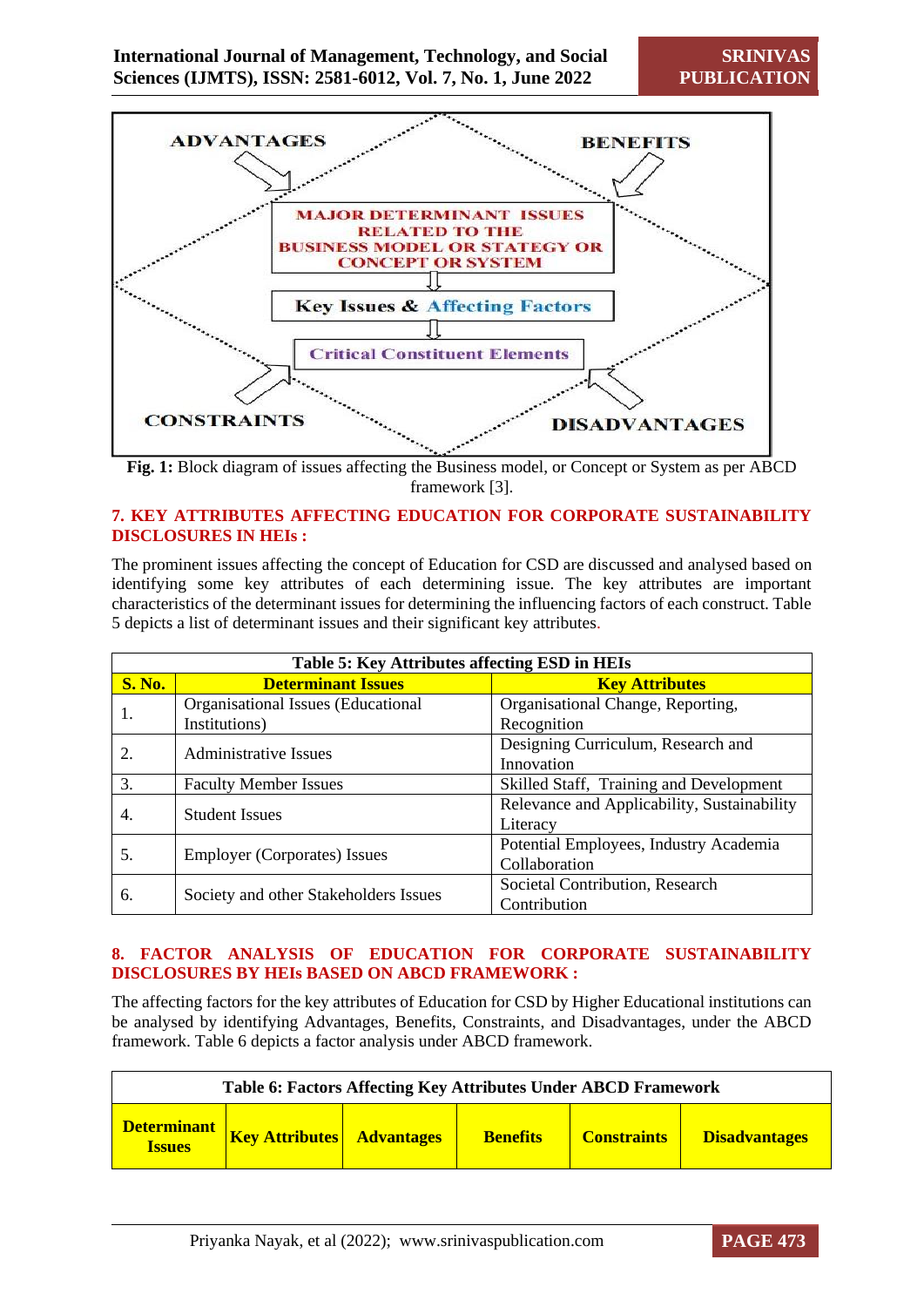|                           | Organisational                      | Dynamic                                       | Competitive                    | Finance                  | Rules and                                                |
|---------------------------|-------------------------------------|-----------------------------------------------|--------------------------------|--------------------------|----------------------------------------------------------|
|                           | Change                              | Education                                     |                                |                          | Regulation                                               |
| Organisational            | Reporting                           |                                               | Comparability                  | Standardisation          | Reporting                                                |
| <b>Issues</b>             |                                     | Transparency                                  |                                |                          | Framework                                                |
|                           |                                     |                                               | Accreditations                 |                          | Slowdown in                                              |
|                           | Recognition                         | <b>Global Reach</b>                           | <b>And Grants</b>              | Processes                | Development                                              |
|                           | Designing                           | <b>New Courses</b><br>and                     | Unique                         | Time                     | Difficulty in                                            |
| Administrative            | Curriculum                          | Specialisation                                | Courses                        | Consuming                | Implementation                                           |
| <b>Issues</b>             | Research and<br>Innovation          | Research<br>Grants                            | Innovation in<br>Curriculum    | <b>Higher Cost</b>       | Non Availability Of<br>Qualified Research<br>Supervisors |
| Faculty                   | <b>Skilled Staff</b>                | Versatility                                   | Knowledge<br>Resource          | Compensation             | Lower Academic<br><b>Standards</b>                       |
| <b>Members</b><br>Issues  | Training and<br>Development         | Enhancement<br>Of Skill and<br>Morale         | Retention                      | Adaptability             | Poor Academic<br>Delivery                                |
|                           | Relevance and<br>Applicability      | Global<br>Corporate<br>Requirement            | Professional<br><b>Skills</b>  | Choice of<br>Course      | Not Applicable to all<br>Jobs                            |
| <b>Students Issues</b>    | Sustainability<br>Literacy          | Changes<br>Attitudes and<br><b>Behaviours</b> | <b>Career Benefits</b>         | Curriculum               | Inclusion In To Interdisciplinary<br>Nature              |
|                           | Potential<br>Employees              | Skilled<br>Candidates                         | Higher<br>Efficiency           | <b>Fewer Courses</b>     | Not a Compulsory<br>Requirement                          |
| Employer<br><b>Issues</b> | Industry<br>Academia<br>Partnership | <b>Research Based Career</b><br>Courses       | Oriented                       | Effective<br>Utilisation | Lack of Motivation                                       |
|                           | Social                              | Aids Economic                                 | Community                      | Time                     | <b>Deviation From</b>                                    |
| Other                     | Commitment                          | Development                                   | Involvement                    | Consuming                | Academics                                                |
| Stakeholders<br>Issues    | Research<br>Contribution            | Innovation and<br>Development                 | <b>Better</b><br>Understanding | New Research<br>Area     | <b>Lack Of Interest</b>                                  |

#### **9. ELEMENTARY ANALYSIS BASED ON CRITICAL CONSTITUENT ELEMENTS :**

The elementary analysis technique is used for further analysis of each affecting factor by identifying the critical constituent elements. The following tables (table 7 to 10) show the identified CCE for advantageous, benefiting, constraining and disadvantageous factors respectively.

| Table 7: Advantageous factors affecting the determinant issues and its critical constituent |                              |                                       |                                                         |  |  |  |  |  |
|---------------------------------------------------------------------------------------------|------------------------------|---------------------------------------|---------------------------------------------------------|--|--|--|--|--|
|                                                                                             | element.                     |                                       |                                                         |  |  |  |  |  |
| <b>Determinant Issues</b>                                                                   | <b>Key Attributes</b>        | <b>Advantageous</b><br><b>Factors</b> | <b>Constituent</b><br><b>Critical</b><br><b>Element</b> |  |  |  |  |  |
|                                                                                             | <b>Organisational Change</b> | <b>Dynamic Education</b>              | Dynamic Leader                                          |  |  |  |  |  |
| Organisational Issues                                                                       | Reporting                    | Transparency                          | <b>Skilled Administrators</b>                           |  |  |  |  |  |
|                                                                                             | Recognition                  | Global Reach                          | <b>Innovative Education</b>                             |  |  |  |  |  |
|                                                                                             | Designing Curriculum         | New Courses and                       | <b>Experienced Staff</b>                                |  |  |  |  |  |
| <b>Administrative Issues</b>                                                                |                              | Specialisation                        |                                                         |  |  |  |  |  |
|                                                                                             | Research and                 | <b>Research Grants</b>                | Good Researchers                                        |  |  |  |  |  |
|                                                                                             | Innovation                   |                                       |                                                         |  |  |  |  |  |
| <b>Faculty Members</b>                                                                      | <b>Skilled Staff</b>         | Versatility                           | Motivation                                              |  |  |  |  |  |
| <b>Issues</b>                                                                               | Training and                 | <b>Enhancement of Skill</b>           | Availability of                                         |  |  |  |  |  |
|                                                                                             | Development                  | and Morale                            | <b>Resource Person</b>                                  |  |  |  |  |  |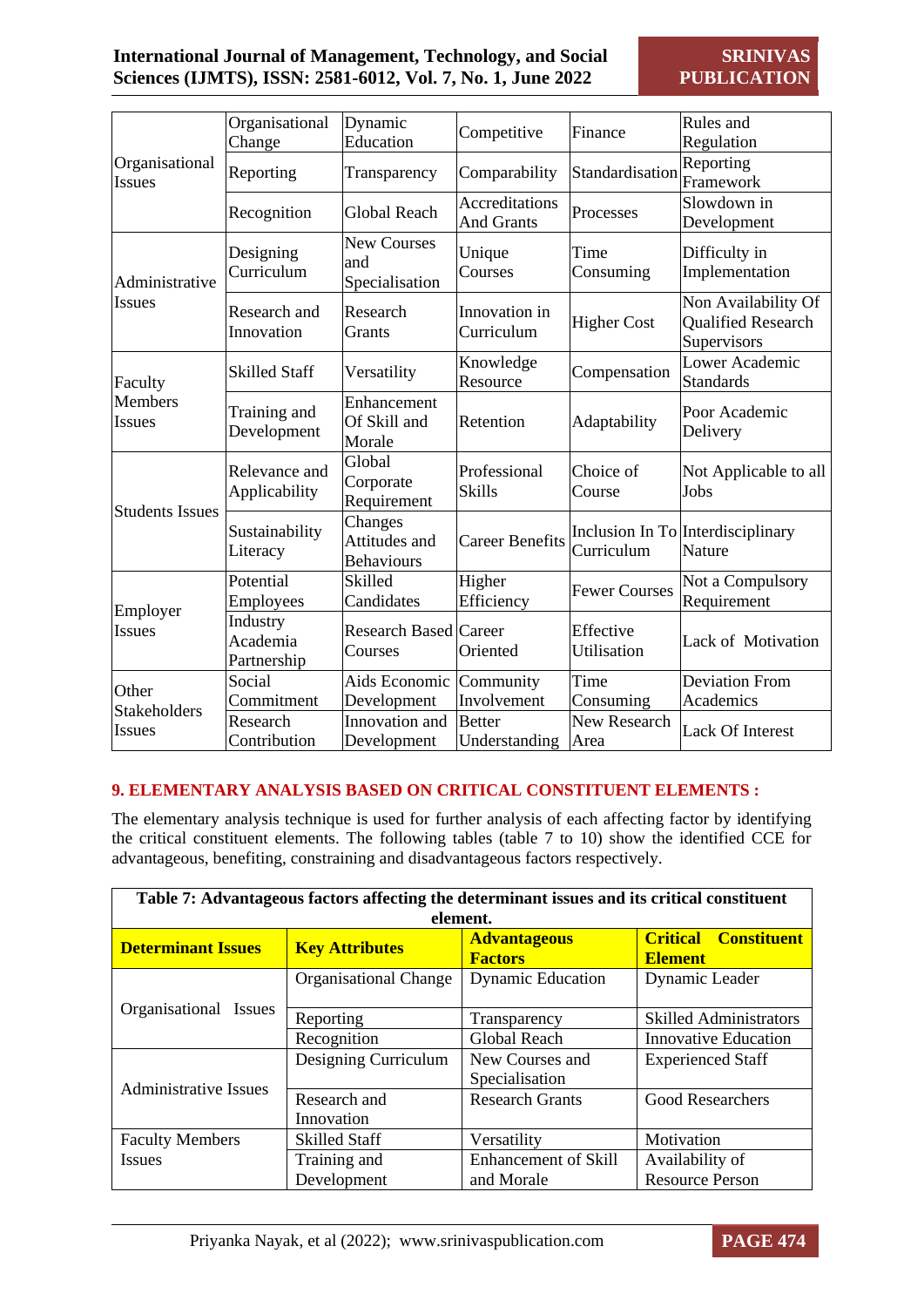|                           | Relevance and                  | Global Corporate             | Placement Cell           |
|---------------------------|--------------------------------|------------------------------|--------------------------|
| <b>Students Issues</b>    | Applicability                  | Requirement                  |                          |
|                           | <b>Sustainability Literacy</b> | <b>Changes Attitudes and</b> | Choice of Courses        |
|                           |                                | <b>Behaviours</b>            |                          |
|                           | <b>Potential Employees</b>     | <b>Skilled Candidates</b>    | <b>Selection Process</b> |
| <b>Employer Issues</b>    | Industry Academia              | <b>Research Based</b>        | Funding                  |
|                           | Partnership                    | Courses                      |                          |
|                           | Social Commitment              | Aids Economic                | Types of CSR             |
| <b>Other Stakeholders</b> |                                | Development                  | Activities               |
| <b>Issues</b>             | <b>Research Contribution</b>   | Innovation and               | Rigorous Research        |
|                           |                                | Development                  |                          |

|                              | Table 8: Benefit factors affecting the determinant issues and its critical constituent element. |                              |                                                      |  |  |  |
|------------------------------|-------------------------------------------------------------------------------------------------|------------------------------|------------------------------------------------------|--|--|--|
| <b>Determinant issues</b>    | <b>Key attributes</b>                                                                           | <b>Benefits</b>              | <b>Critical Constituent</b><br><b>Element</b>        |  |  |  |
|                              | Organisational Change                                                                           | Competitiveness              | <b>Attracting More</b><br><b>Students</b>            |  |  |  |
| Organisational Issues        | Reporting                                                                                       | Comparability                | <b>Standard Reporting</b><br>System                  |  |  |  |
|                              | Recognition                                                                                     | Accreditations and<br>Grants | <b>Quality Education</b>                             |  |  |  |
|                              | Designing Curriculum                                                                            | <b>Unique Courses</b>        | <b>Strong and Dynamic</b><br><b>Board of Studies</b> |  |  |  |
| <b>Administrative Issues</b> | Research and<br>Innovation                                                                      | Innovation in<br>Curriculum  | Versatile Faculty/<br><b>Scholars</b>                |  |  |  |
| <b>Faculty Members</b>       | <b>Skilled Staff</b>                                                                            | Knowledge Resource           | Rigorous Training and<br>Research                    |  |  |  |
| <b>Issues</b>                | Training and<br>Development                                                                     | Retention                    | Motivation                                           |  |  |  |
| <b>Students Issues</b>       | Relevance and<br>Applicability                                                                  | <b>Professional Skills</b>   | <b>Industry Orientation</b>                          |  |  |  |
|                              | <b>Sustainability Literacy</b>                                                                  | <b>Career Benefits</b>       | Knowledge and Skill                                  |  |  |  |
| <b>Employer Issues</b>       | <b>Potential Employees</b>                                                                      | <b>Higher Efficiency</b>     | <b>Work Related Skills</b>                           |  |  |  |
|                              | Industry Academia<br>Partnership                                                                | <b>Career Oriented</b>       | <b>Interest Creation</b>                             |  |  |  |
| <b>Other Stakeholders</b>    | <b>Social Commitment</b>                                                                        | Community<br>Involvement     | Understanding<br><b>Societal Problems</b>            |  |  |  |
| Issues                       | <b>Research Contribution</b>                                                                    | <b>Better Understanding</b>  | Change in Attitude<br>and Behaviour                  |  |  |  |

| Table 9: Constraint factors affecting the determinant issues and its critical constituent<br>element. |                              |                    |                                               |  |  |
|-------------------------------------------------------------------------------------------------------|------------------------------|--------------------|-----------------------------------------------|--|--|
| <b>Determinant issues</b>                                                                             | <b>Key attributes</b>        | <b>Constraints</b> | <b>Critical Constituent</b><br><b>Element</b> |  |  |
| Organisational Issues                                                                                 | <b>Organisational Change</b> | Finance            | <b>Funds Generation</b>                       |  |  |
|                                                                                                       | Reporting                    | Standardisation    | <b>Unified Reporting</b><br>System            |  |  |
|                                                                                                       | Recognition                  | Processes          | Meet Several Criteria                         |  |  |

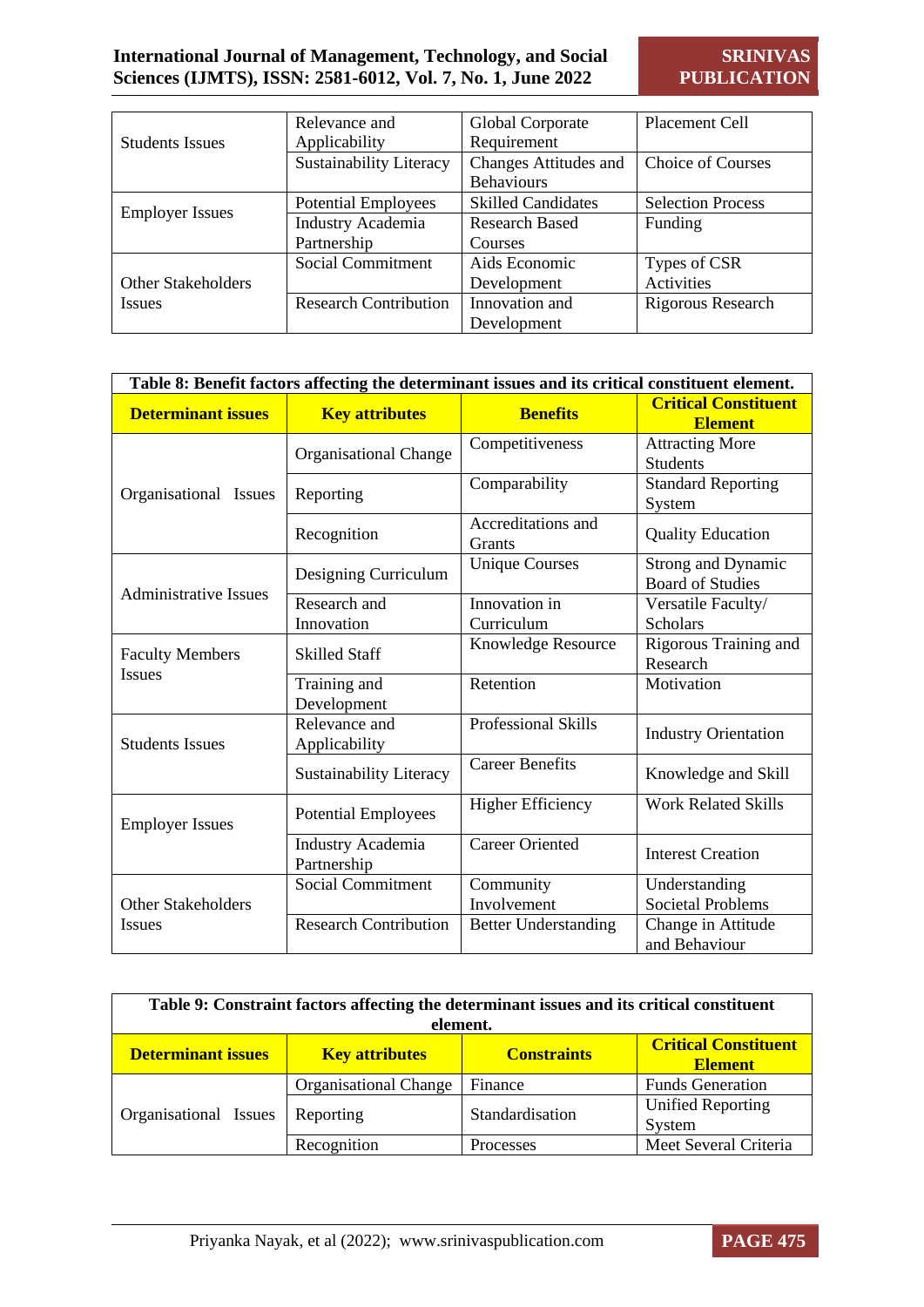| Administrative Issues                   | Designing Curriculum             | Time Consuming                | Searching and<br>Screening the Lesson<br>Components |
|-----------------------------------------|----------------------------------|-------------------------------|-----------------------------------------------------|
|                                         | Research and<br>Innovation       | <b>Higher Cost</b>            | <b>Access to Databases</b><br>and Other Sources     |
| <b>Faculty Members</b><br><b>Issues</b> | <b>Skilled Staff</b>             | Compensation                  | Non Availability of<br><b>Skilled Staff</b>         |
|                                         | Training and<br>Development      | Adaptability                  | <b>Lack of Motivation</b>                           |
| <b>Students Issues</b>                  | Relevance and<br>Applicability   | Choice of Course              | <b>Hesitant to Choose</b><br><b>New Courses</b>     |
|                                         | <b>Sustainability Literacy</b>   | Inclusion in to<br>Curriculum | Makes Learning More<br>Challenging                  |
| <b>Employer Issues</b>                  | <b>Potential Employees</b>       | <b>Fewer Specialisation</b>   | Cannot Include in all<br>Specialisation             |
|                                         | Industry Academia<br>Partnership | <b>Effective Utilisation</b>  | Merely Name Sake                                    |
| <b>Other Stakeholders</b>               | Social Commitment                | Time Consuming                | Diverts Academic<br>Time                            |
| <i>Issues</i>                           | <b>Research Contribution</b>     | New Research Area             | <b>Lack Of Researchers</b><br>Interest              |

| Table 10: Disadvantageous factors affecting the determinant issues and its critical constituent<br>elements |                                  |                                                          |                                                |  |  |
|-------------------------------------------------------------------------------------------------------------|----------------------------------|----------------------------------------------------------|------------------------------------------------|--|--|
| <b>Determinant issues</b>                                                                                   | <b>Key attributes</b>            | <b>Disadvantages</b>                                     | <b>Critical Constituent</b><br><b>Element</b>  |  |  |
|                                                                                                             | <b>Organisational Change</b>     | <b>Policy Changes</b>                                    | Govt. Policies and<br>Interference             |  |  |
| Organisational Issues                                                                                       | Reporting                        | <b>Reporting Framework</b>                               | Difficulty in<br>Understanding                 |  |  |
|                                                                                                             | Recognition                      | Slowdown in<br>Development                               | <b>Cannot Focus on One</b><br>Criterion        |  |  |
|                                                                                                             | Designing Curriculum             | Difficulty in<br>Implementation                          | <b>Resistance to Changes</b>                   |  |  |
| <b>Administrative Issues</b>                                                                                | Research and<br>Innovation       | Non Availability of<br>Qualified Research<br>Supervisors | New Area of Research                           |  |  |
| <b>Faculty Members</b><br>Issues                                                                            | <b>Skilled Staff</b>             | Lower Academic<br><b>Standards</b>                       | No Knowledge And<br>Understanding              |  |  |
|                                                                                                             | Training and<br>Development      | Poor Academic<br>Delivery                                | <b>Lesser Awareness</b>                        |  |  |
| <b>Students Issues</b>                                                                                      | Relevance And<br>Applicability   | Not Applicable to All<br>Jobs                            | <b>Restricted to Financial</b><br>Department   |  |  |
|                                                                                                             | <b>Sustainability Literacy</b>   | Interdisciplinary<br>Nature                              | Challenges In Merge<br>The Syllabus            |  |  |
| <b>Employer</b> [Corporates]                                                                                | <b>Potential Employees</b>       | Not A Compulsory<br>Requirement                          | <b>Can Attain These</b><br><b>Skills Later</b> |  |  |
| <b>Issues</b>                                                                                               | Industry Academia<br>Partnership | Lack of Motivation                                       | <b>No Financial Benefits</b>                   |  |  |
| <b>Other Stakeholders</b>                                                                                   | <b>Social Commitment</b>         | Deviation from<br>Academics                              | Loss Academic<br>Interest                      |  |  |
| <b>Issues</b>                                                                                               | <b>Research Contribution</b>     | Lack of Interest                                         | Requires More Time<br>and Effort               |  |  |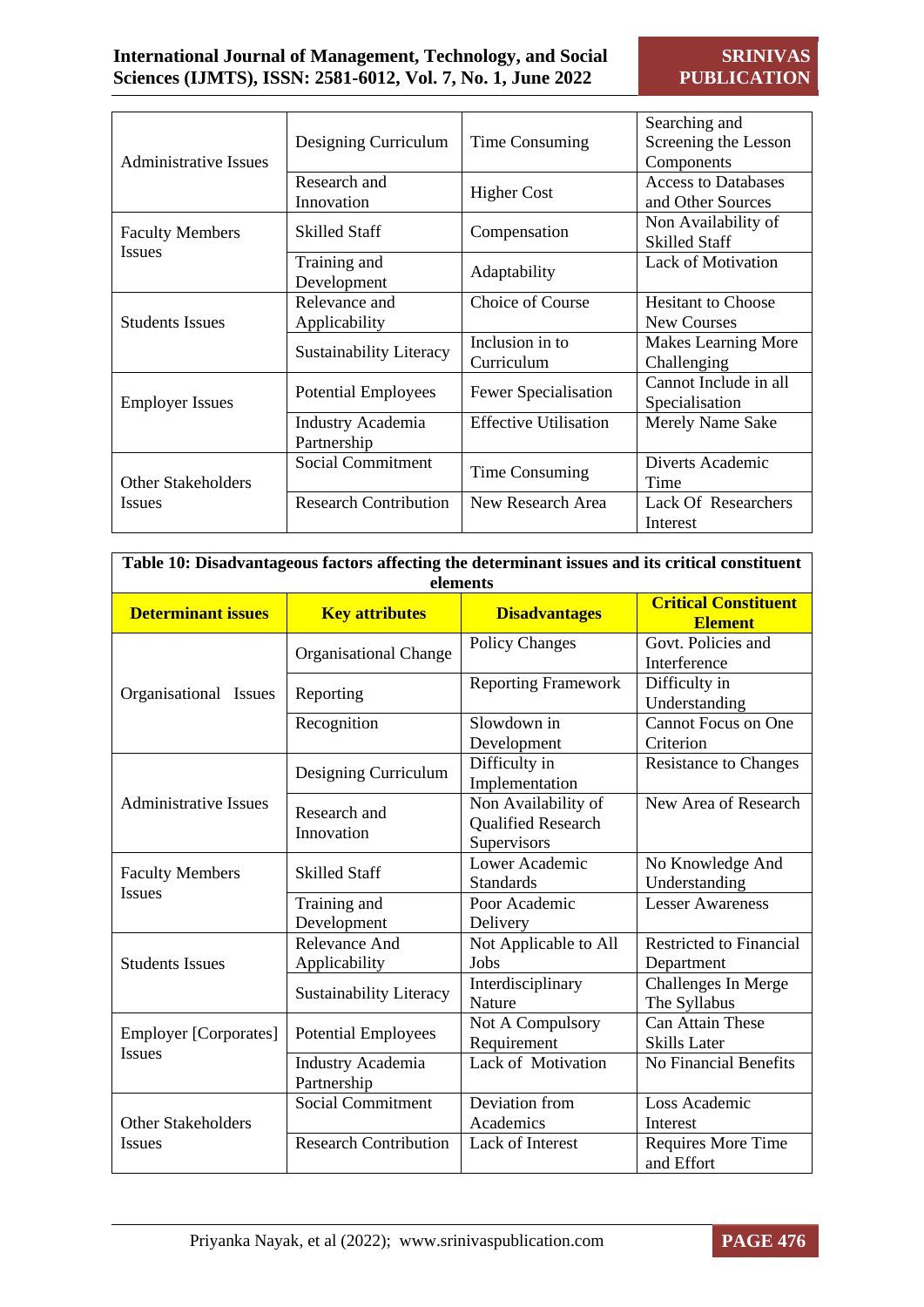#### **10. QUANTITATIVE CITICAL CONSTITUENT ELEMENT OF EDUCATION FOR CORPORATE SUSTAINABILITY DISCLOSURES BY HEIS AS PER ABCD ANALYSIS :**

In quantitative analysis, each ABCD construct must produce results in order for the overall importance of the constructs to be determined. Hence a questionnaire is framed based on the CCEs of Elementary Analysis tables where weightages are given to each component as under;<br> $1 = \text{Disagree}$   $2 = \text{Neutral}$   $3 = \text{Agree}$ 

 $1 = Disagree$  2 = Neutral  $3 = Agree$ 

The data collected from the focus group is further analysed and the results are exhibited in the following tables (table 11 to 14);

|                                     |                                     |                                               | Table 11: Advantageous factors affecting the determinant issues and its critical constituent<br>element. |                                                       |                                               |                                        |
|-------------------------------------|-------------------------------------|-----------------------------------------------|----------------------------------------------------------------------------------------------------------|-------------------------------------------------------|-----------------------------------------------|----------------------------------------|
| <b>Determinant</b><br><b>Issues</b> | <b>Key Attributes Advantageous</b>  | <b>Factors</b>                                | <b>Critical</b><br><b>Constituent</b><br><b>Element</b>                                                  | <b>Key</b><br><b>Attributes</b><br><b>Total Score</b> | <b>Issues</b><br><b>Total</b><br><b>Score</b> | <b>Total</b><br><b>Score</b><br>(Mean) |
|                                     | Organisational<br>Change            | Dynamic<br>Education                          | Dynamic Leader                                                                                           | 25                                                    |                                               |                                        |
| Organisational<br><b>Issues</b>     | Reporting                           | Transparency                                  | Skilled<br>Administrators                                                                                | 25                                                    | 76                                            |                                        |
|                                     | Recognition                         | <b>Global Reach</b>                           | Innovative<br>Education                                                                                  | 26                                                    |                                               |                                        |
| Administrative<br><b>Issues</b>     | Designing<br>Curriculum             | New Courses<br>And<br>Specialisation          | <b>Experienced Staff</b>                                                                                 | 26                                                    | 51                                            |                                        |
|                                     | <b>Research And</b><br>Innovation   | Research<br>Grants                            | <b>Good Researchers</b>                                                                                  | 25                                                    |                                               |                                        |
| Faculty<br><b>Members Issues</b>    | <b>Skilled Staff</b>                | Versatility                                   | Motivation                                                                                               | 25                                                    | 52                                            |                                        |
|                                     | <b>Training And</b><br>Development  | Enhancement<br>Of Skill And<br>Morale         | Availability Of<br><b>Resource Person</b>                                                                | 27                                                    |                                               |                                        |
| <b>Students Issues</b>              | Relevance And<br>Applicability      | Global<br>Corporate<br>Requirement            | Placement Cell                                                                                           | 22                                                    | 45                                            | 109.50                                 |
|                                     | Sustainability<br>Literacy          | Changes<br><b>Attitudes And</b><br>Behaviours | Choice Of<br>Courses                                                                                     | 23                                                    |                                               |                                        |
|                                     | Potential<br>Employees              | Skilled<br>Candidates                         | <b>Selection Process</b>                                                                                 | 25                                                    |                                               |                                        |
| <b>Employer Issues</b>              | Industry<br>Academia<br>Partnership | Research<br><b>Based Courses</b>              | Funding                                                                                                  | 26                                                    | 51                                            |                                        |
| Other                               | Social<br>Commitment                | Aids<br>Economic<br>Development               | Types Of CSR<br><b>Activities</b>                                                                        | 27                                                    |                                               |                                        |
| Stakeholders<br><b>Issues</b>       | Research<br>Contribution            | Innovation<br>And<br>Development              | Rigorous<br>Research                                                                                     | 26                                                    | 53                                            |                                        |

| Table 12: Benefit factors affecting the determinant issues and its critical constituent element. |                              |                                               |                                           |                    |               |              |  |
|--------------------------------------------------------------------------------------------------|------------------------------|-----------------------------------------------|-------------------------------------------|--------------------|---------------|--------------|--|
|                                                                                                  | Determinant   Key attributes | <b>Benefits</b>                               | <b>Critical</b>                           | <b>Kev</b>         | <b>Issues</b> | <b>Total</b> |  |
| <b>Issues</b>                                                                                    |                              |                                               | <b>Constituent</b>                        | <b>Attributes</b>  | Total         | <b>Score</b> |  |
|                                                                                                  |                              |                                               | <b>Elements</b>                           | <b>Total Score</b> | <b>Score</b>  | $Mean$       |  |
| <i>Issues</i>                                                                                    | <b>Change</b>                | Organisational Organisational Competitiveness | <b>Attracting More</b><br><b>Students</b> | 25                 | 74            | 96.40        |  |

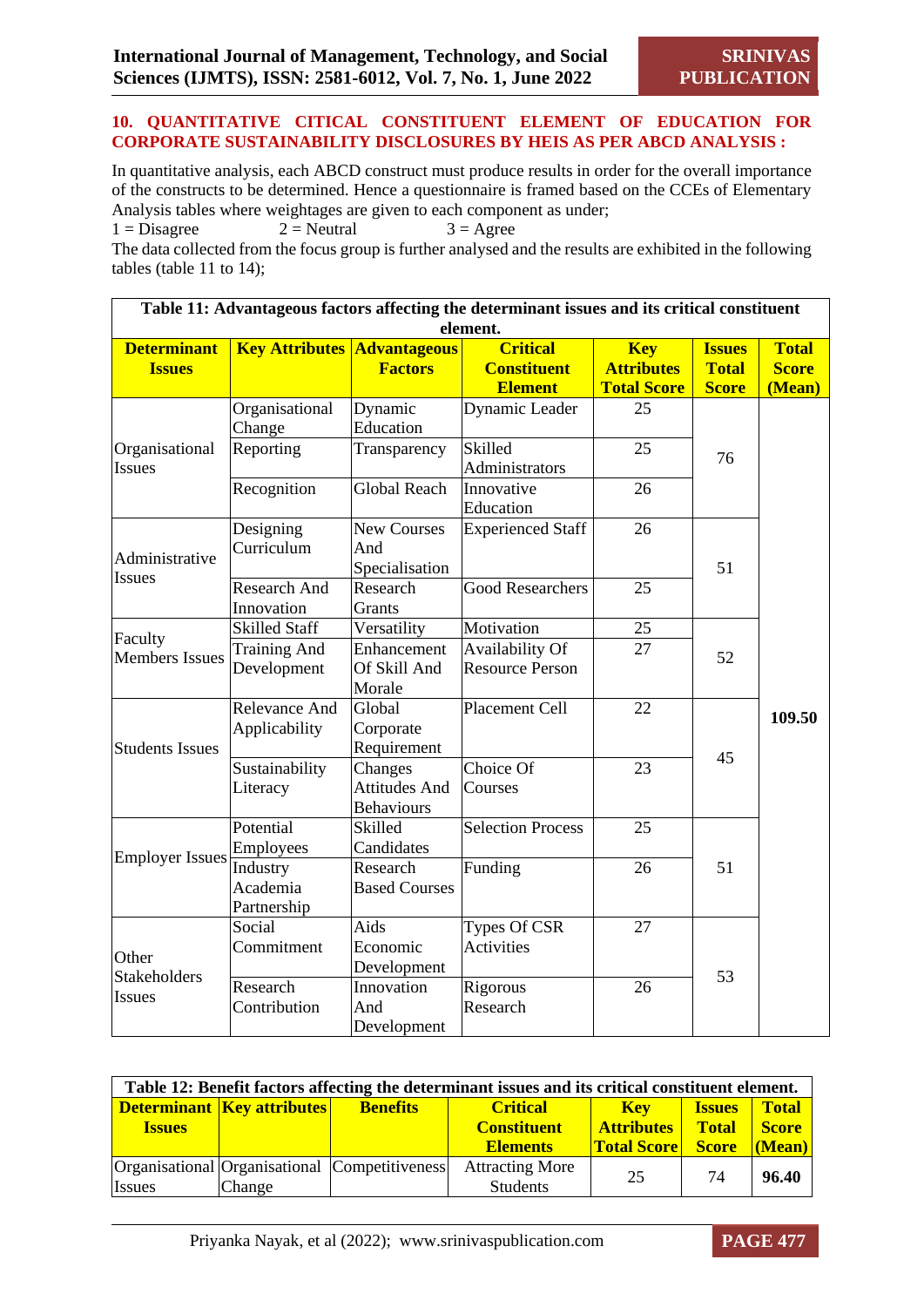|                               | Reporting                                   | Comparability                              | <b>Standard Reporting</b><br>System                     | 25 |    |  |
|-------------------------------|---------------------------------------------|--------------------------------------------|---------------------------------------------------------|----|----|--|
|                               | Recognition                                 | <b>Accreditations</b><br><b>And Grants</b> | <b>Quality Education</b>                                | 24 |    |  |
| Administrative Curriculum     | Designing                                   | <b>Unique Courses</b>                      | <b>Strong And</b><br>Dynamic Board Of<br><b>Studies</b> | 27 | 53 |  |
| Issues                        | Research And<br>Innovation                  | Innovation In<br>Curriculum                | Versatile Faculty/<br><b>Scholars</b>                   | 26 |    |  |
| Faculty<br><b>Members</b>     | <b>Skilled Staff</b>                        | Knowledge<br>Resource                      | <b>Rigorous Training</b><br>And Research                | 25 | 52 |  |
| <b>Issues</b>                 | <b>Training And</b><br>Development          | Retention                                  | Motivation                                              | 27 |    |  |
| Students<br><b>Issues</b>     | Relevance And Professional<br>Applicability | <b>Skills</b>                              | Industry<br>Orientation                                 | 25 | 49 |  |
|                               | Sustainability<br>Literacy                  | <b>Career Benefits</b>                     | Knowledge And<br>Skill                                  | 24 |    |  |
| Employer<br><b>Issues</b>     | Potential<br>Employees                      | Higher<br>Efficiency                       | <b>Work Related</b><br><b>Skills</b>                    | 28 |    |  |
|                               | Industry<br>Academia<br>Partnership         | Career Oriented                            | <b>Interest Creation</b>                                | 27 | 55 |  |
| Other                         | Social<br>Commitment                        | Community<br>Involvement                   | Understanding Of<br><b>Societal Problems</b>            | 24 | 50 |  |
| Stakeholders<br><b>Issues</b> | Research<br>Contribution                    | <b>Better</b><br>Understanding             | Change In Attitude<br>And Behaviour                     | 26 |    |  |

| Table 13: Constraint factors affecting the determinant issues and its critical constituent element. |                                    |                               |                                                            |                                                       |                                               |                                        |  |
|-----------------------------------------------------------------------------------------------------|------------------------------------|-------------------------------|------------------------------------------------------------|-------------------------------------------------------|-----------------------------------------------|----------------------------------------|--|
| <b>Determinant</b><br><b>issues</b>                                                                 | <b>Key attributes</b>              | <b>Constraints</b>            | <b>Critical Constituent</b><br><b>Elements</b>             | <b>Key</b><br><b>Attributes</b><br><b>Total Score</b> | <b>Issues</b><br><b>Total</b><br><b>Score</b> | <b>Total</b><br><b>Score</b><br>(Mean) |  |
|                                                                                                     | Organisational<br>Change           | Finance                       | <b>Funds Generation</b>                                    | 26                                                    |                                               |                                        |  |
| Organisational<br>Issues                                                                            | Reporting                          | Standardisation               | <b>Unified Reporting</b><br>System                         | 25                                                    | 75                                            |                                        |  |
|                                                                                                     | Recognition                        | Processes                     | Meet Several Criteria                                      | 24                                                    |                                               |                                        |  |
| Administrative<br><b>Issues</b>                                                                     | Designing<br>Curriculum            | Time<br>Consuming             | Searching And<br>Screening The<br><b>Lesson Components</b> | 24                                                    | 46                                            |                                        |  |
|                                                                                                     | Research And<br>Innovation         | <b>Higher Cost</b>            | <b>Access To Databases</b><br><b>And Other Sources</b>     | 22                                                    |                                               |                                        |  |
| Faculty<br><b>Members Issues</b>                                                                    | <b>Skilled Staff</b>               | Compensation                  | Non Availability Of<br><b>Skilled Staff</b>                | 22                                                    |                                               | 79.30                                  |  |
|                                                                                                     | <b>Training And</b><br>Development | Adaptability                  | <b>Lack Of Motivation</b>                                  | 24                                                    | 46                                            |                                        |  |
| <b>Students Issues</b>                                                                              | Relevance And<br>Applicability     | Choice of<br>Course           | <b>Hesitant To Choose</b><br><b>New Courses</b>            | 26                                                    | 52                                            |                                        |  |
|                                                                                                     | Sustainability<br>Literacy         | Inclusion In To<br>Curriculum | <b>Makes Learning</b><br>More Challenging                  | 26                                                    |                                               |                                        |  |
| Employer Issues Potential                                                                           | Employees                          | Fewer<br>Specialisation       | Cannot Include In All<br>Specialisation                    | 24                                                    | 48                                            |                                        |  |

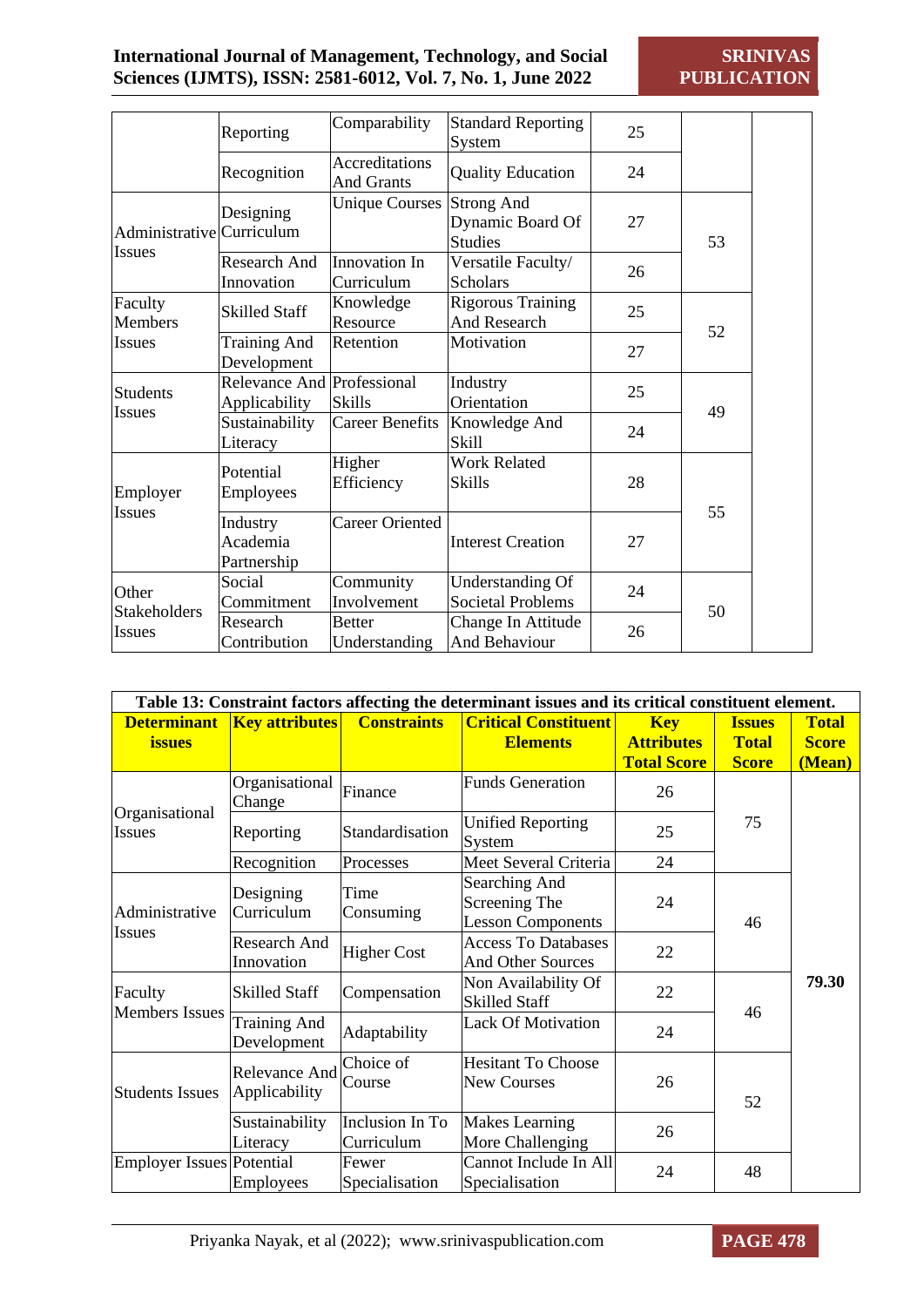**SRINIVAS PUBLICATION**

|               | Industry<br>Academia | Effective<br>Utilisation | <b>Merely Name Sake</b> | 24 |    |  |
|---------------|----------------------|--------------------------|-------------------------|----|----|--|
|               | Partnership          |                          |                         |    |    |  |
|               | Social               | Time                     | Diverts Academic        | 25 |    |  |
| Other         | Commitment           | Consuming                | Time                    |    |    |  |
| Stakeholders  | Research             | New Research             | Lack Of Researchers     |    | 47 |  |
| <b>Issues</b> | Contribution         | Area                     | Interest                | 22 |    |  |
|               |                      |                          |                         |    |    |  |

| Table 14: Disadvantageous factors affecting the determinant issues and its critical constituent element |                                     |                                                             |                                                     |                                                       |                                               |                                        |  |
|---------------------------------------------------------------------------------------------------------|-------------------------------------|-------------------------------------------------------------|-----------------------------------------------------|-------------------------------------------------------|-----------------------------------------------|----------------------------------------|--|
| <b>Determinant</b><br><b>Issues</b>                                                                     |                                     | <b>Key attributes Disadvantages</b>                         | <b>Critical Constituent</b><br><b>Element</b>       | <b>Key</b><br><b>Attributes</b><br><b>Total Score</b> | <b>Issues</b><br><b>Total</b><br><b>Score</b> | <b>Total</b><br><b>Score</b><br>(Mean) |  |
|                                                                                                         | Change                              | Organisational Policy Changes                               | Govt. Policies And<br>Interference                  | 20                                                    |                                               |                                        |  |
| Organisational<br><b>Issues</b>                                                                         | Reporting                           | Reporting<br>Framework                                      | Difficulty In<br>Understanding                      | 19                                                    | 58                                            |                                        |  |
|                                                                                                         | Recognition                         | Slowdown In<br>Development                                  | <b>Cannot Focus On</b><br>One Criterion             | 19                                                    |                                               |                                        |  |
|                                                                                                         | Designing<br>Curriculum             | Difficulty In<br>Implementation                             | Resistance To<br>Changes                            | 21                                                    |                                               |                                        |  |
| Administrative<br><b>Issues</b>                                                                         | Research And<br>Innovation          | Non Availability<br>Of Qualified<br>Research<br>Supervisors | New Area Of<br>Research                             | 19                                                    | 40                                            |                                        |  |
| Faculty<br><b>Members Issues</b>                                                                        | <b>Skilled Staff</b>                | Lower<br>Academic<br><b>Standards</b>                       | No Knowledge And<br>Understanding                   | 21                                                    | 42                                            | 69.00                                  |  |
|                                                                                                         | <b>Training And</b><br>Development  | Poor Academic<br>Delivery                                   | <b>Lesser Awareness</b>                             | 21                                                    |                                               |                                        |  |
| <b>Students Issues</b>                                                                                  | Relevance And<br>Applicability      | Not Applicable<br>To All Jobs                               | <b>Restricted To</b><br><b>Financial Department</b> | 23                                                    |                                               |                                        |  |
|                                                                                                         | Sustainability<br>Literacy          | Interdisciplinary<br>Nature                                 | Challenges In Merge<br>The Syllabus                 | 22                                                    | 45                                            |                                        |  |
| <b>Employer Issues</b>                                                                                  | Potential<br>Employees              | Not A<br>Compulsory<br>Requirement                          | Can Attain These<br><b>Skills Later</b>             | 21                                                    | 43                                            |                                        |  |
|                                                                                                         | Industry<br>Academia<br>Partnership | Lack Of<br>Motivation                                       | No Financial<br><b>Benefits</b>                     | 22                                                    |                                               |                                        |  |
| Other<br><b>Stakeholders</b>                                                                            | Social<br>Commitment                | <b>Deviation From</b><br>Academics                          | Loss Academic<br>Interest                           | 22                                                    | 44                                            |                                        |  |
| Issues                                                                                                  | Research<br>Contribution            |                                                             | Lack Of Interest Requires More Time<br>And Effort   | 22                                                    |                                               |                                        |  |

#### **11. GRAPHICAL REPRESENTATION OF AFFECTING FACTORS FOR EDUCATION FOR CORPORATE SUSTAINABILITY DISCLOSURES BY HEIS AS PER ABCD ANALYSIS :**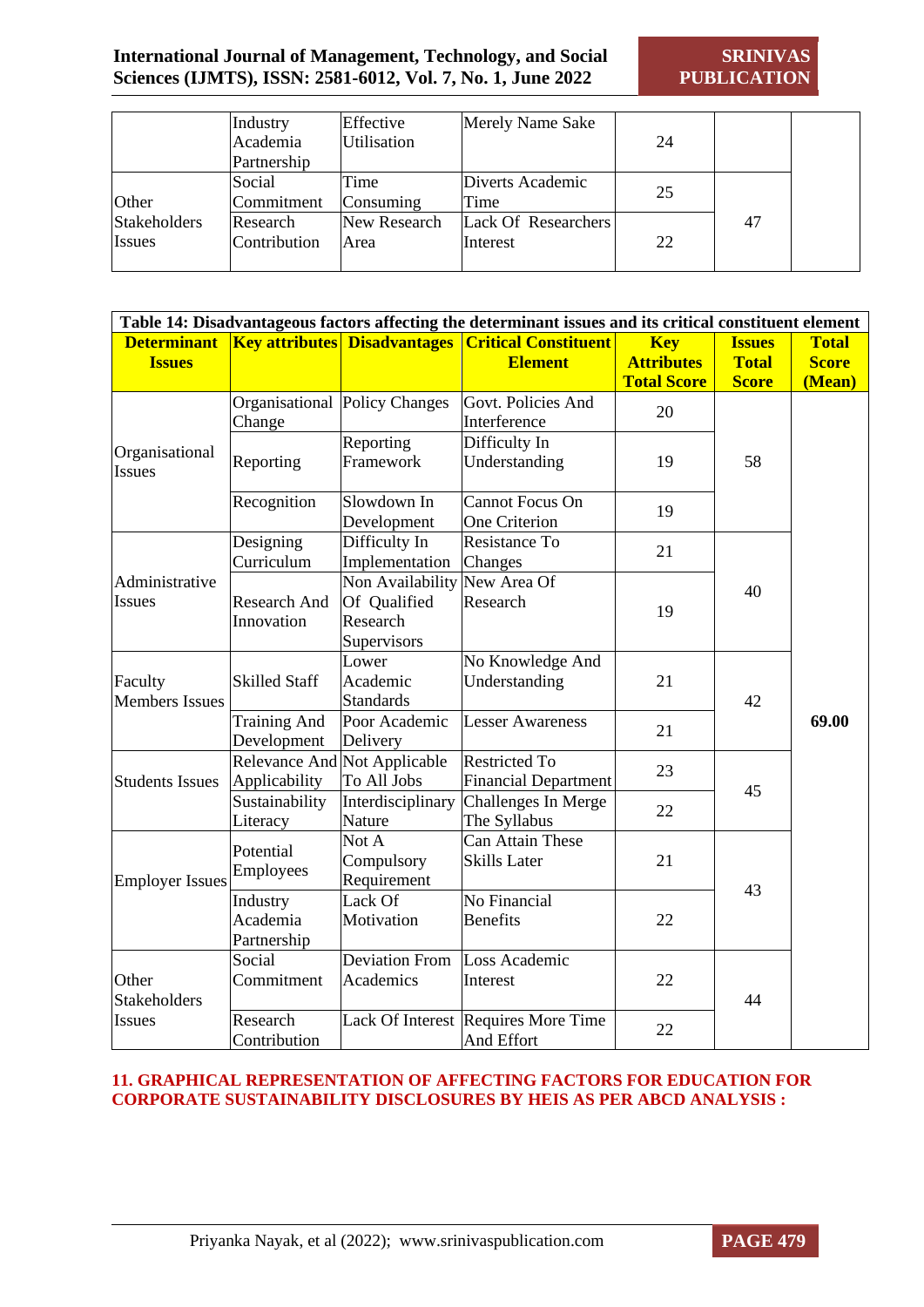**SRINIV PUBLICATION**



**Fig. 2: Graph representing the ABCD**

#### **Interpretation :**

We get the following interpretations from the above quantitative elementary analysis. As per the computation, the mean scores of Advantageous factors stand highest with a mean value of 109.5, followed by benefits, constraints, and disadvantages representing the research in this topic is highly advantageous to the stakeholders. Benefiting and Constraining factors stand neutral with the mean value of 96.4 and 79.3 respectively. Whereas the disadvantages factors are not all supportive for the study with a mean score of 69 [10, 42, 52].

#### **12. CONCLUSION :**

ABCD analysis is a strategic analysis approach adopted by several researchers to understand the underlying issues and factors affecting any concepts, business, strategy, and others. This analysis enroots to the depths of the issues by analysing them from various stakeholder points of view and thus provides better insights into the concept, system, business or strategy. Its aptness with various topics has been proven so far. Through this study, one can also infer that the ABCD framework is suitable for analysing the Education for Corporate Sustainability Disclosures by Higher Educational Institutions. It is very much essential to include CSD aspects in the curriculum in order to facilitate the upcoming challenges in the corporate world. Hence the topic has a higher advantageous value.

#### **REFERENCES :**

- [1] Nayak, P., & Kayarkatte, N. (2020). Sustainability Reporting in India-A Study of Infosys Sustainability Reports. *Technology, and Social Sciences (IJMTS)*, *5*(2), 2581–6012. [Google](https://scholar.google.co.in/scholar?hl=en&as_sdt=0%2C5&q=Sustainability+Reporting+in+India-A+Study+of+Infosys+Sustainability+Reports&btnG=)  [Scholar](https://scholar.google.co.in/scholar?hl=en&as_sdt=0%2C5&q=Sustainability+Reporting+in+India-A+Study+of+Infosys+Sustainability+Reports&btnG=) $\lambda$
- [2] Nayak, P., & Kayarkatte, N. (2021). Recognising Sustainability Through The Corporate Reports A Review Of Development Of Disclosures In India. *International Journal of Advanced Research*, *9*(07), 416–429. [Google Scholar](https://scholar.google.co.in/scholar?hl=en&as_sdt=0%2C5&q=Recognising+Sustainability+Through+The+Corporate+Reports+A+Review+Of+Development+Of+Disclosures+In+India&btnG=)
- [3] Anastasiadis, S., Perkiss, S., Dean, B. A., Bayerlein, L., Gonzalez-Perez, M. A., Wersun, A., Acosta, P., Jun, H., & Gibbons, B. (2021). Teaching sustainability: complexity and compromises. *Journal of Applied Research in Higher Education*, *13*(1), 272–286. [Google Scholar](https://scholar.google.co.in/scholar?hl=en&as_sdt=0%2C5&q=Teaching+sustainability%3A+complexity+and+compromises&btnG=)
- [4] O'Byrne, D., Dripps, W., & Nicholas, K. A. (2015). Teaching and learning sustainability: An assessment of the curriculum content and structure of sustainability degree programs in higher education. *Sustainability Science*, *10*(1), 43-59. [Google Scholar](https://scholar.google.co.in/scholar?hl=en&as_sdt=0%2C5&q=Teaching+and+learning+sustainability%3A+An+assessment+of+the+curriculum+content+and+structure+of+sustainability+degree+programs+in+higher+education&btnG=)
- [5] Argento, D., Einarson, D., Mårtensson, L., Persson, C., Wendin, K., & Westergren, A. (2020). Integrating sustainability in higher education: a Swedish case. *International Journal of Sustainability in Higher Education*, *21*(6), 1131-1150. [Google Scholar](https://scholar.google.co.in/scholar?hl=en&as_sdt=0%2C5&q=Integrating+sustainability+in+higher+education%3A+a+Swedish+case&btnG=)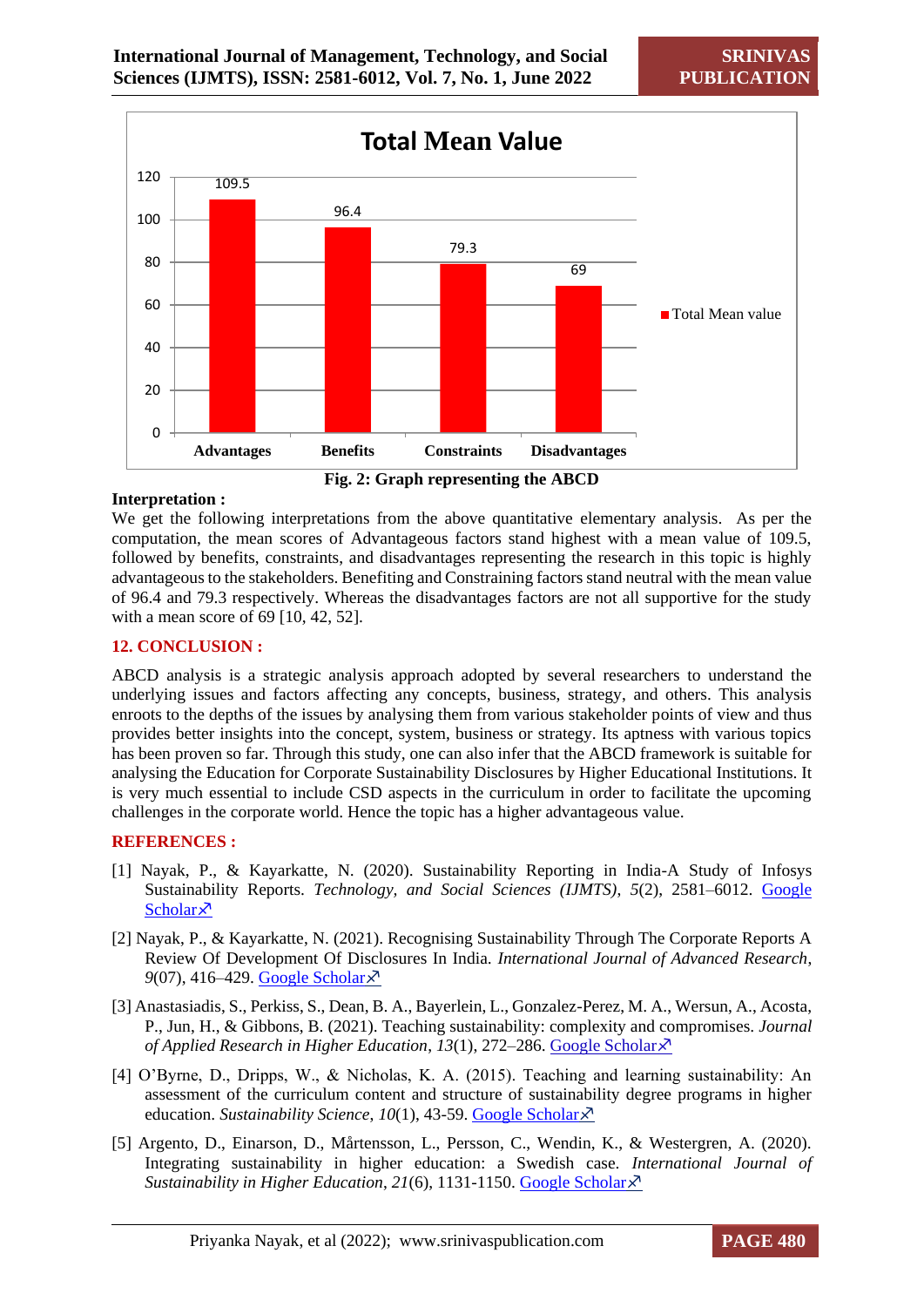- [6] Hesselbarth, C., & Schaltegger, S. (2014). Educating change agents for sustainability Learnings from the first sustainability management master of business administration. *Journal of Cleaner Production*,  $62(1)$ , 24-36. [Google Scholar](https://scholar.google.co.in/scholar?hl=en&as_sdt=0%2C5&q=Educating+change+agents+for+sustainability+-+Learnings+from+the+first+sustainability+management+master+of+business+administration&btnG=) $\chi^7$
- [7] Bebbington, J., & Larrinaga, C. (2014). Accounting and sustainable development: An exploration. *Accounting, Organizations and Society*, *39*(6), 395-413. [Google Scholar](https://scholar.google.co.in/scholar?hl=en&as_sdt=0%2C5&q=Accounting+and+sustainable+development%3A+An+exploration&btnG=)
- [8] Aithal, P. S., (2017). ABCD Analysis as Research Methodology in Company Case Studies. *International Journal of Management, Technology, and Social Sciences (IJMTS)*, *2*(2), 40-54. [Google Scholar](https://scholar.google.co.in/scholar?hl=en&as_sdt=0%2C5&q=ABCD+Analysis+as+Research+Methodology+in+Company+Case+Studies&btnG=) ×<sup>7</sup>
- [9] Aithal, P. S., & Kumar, P. M. (2016). CCE Approach through ABCD Analysis of `Theory A` on Organizational Performance. *International Journal of Current research and Modern Education*   $(IJCRME)$ ,  $1(2)$ , 169-185. [Google Scholar](https://scholar.google.co.in/scholar?hl=en&as_sdt=0%2C5&q=CCE+Approach+through+ABCD+Analysis+of+%60Theory+A%60+on+Organizational+Performance&btnG=) $\chi^2$
- [10] Sujaya, H., &Aithal, P. S., (2022). Quantitative ABCD Analysis of Organic Food Product and its Impact on Purchase Intention.*International Journal of Management, Technology, and Social Sciences (IJMTS), 7*(1), 254-278. [Google Scholar](https://scholar.google.co.in/scholar?hl=en&as_sdt=0%2C5&q=Quantitative+ABCD+Analysis+of+Organic+Food+Product+and+its+Impact+on+Purchase+Intention&btnG=)
- [11] Aithal, P. S., (2016). Smart Library Model for Future Generations. *International Journal of Engineering Research and Modern Education (IJERME),*  $I(1)$ *, 693-703. [Google Scholar](https://scholar.google.co.in/scholar?hl=en&as_sdt=0%2C5&q=Smart+Library+Model+for+Future+Generations&btnG=)* $\lambda$
- [12] Aithal, P. S., Shailashree, V. T., & Suresh Kumar, P. M. (2015). A New ABCD Technique to Analyze Business Models & Concepts. *International e-Journal-Included in the International Serial Directories*, *5*(4), 409-423[.Google Scholar](https://scholar.google.co.in/scholar?hl=en&as_sdt=0%2C5&q=A+New+ABCD+Technique+to+Analyze+Business+Models+%26+Concepts&btnG=)
- [13] Reshma., Aithal, P. S., &Acharya, S. (2015). An empirical study on Working from Home: A popular e-business model. *International Journal of Advance and Innovative Research*, *2*(2), 12- 18. [Google Scholar](https://scholar.google.co.in/scholar?as_q=An+empirical+study+on+Working+from+Home%3A+A+popular+e-business+model&as_epq=&as_oq=&as_eq=&as_occt=any&as_sauthors=&as_publication=&as_ylo=&as_yhi=&hl=en&as_sdt=0%2C5) $\times$
- [14] Aithal, P. S., Shailashree, V. T., & Kumar, P. S. (2016). ABCD Analysis of Choice Based Credit System in Higher Education. *Curriculum Design and Development for Student-Centric Learning*, 23(1), 197. [Google Scholar](https://scholar.google.co.in/scholar?hl=en&as_sdt=0%2C5&q=ABCD+Analysis+of+Choice+Based+Credit+System+in+Higher+Education.&btnG=) ×
- [15] Aithal, P. S. (2016). Smart Library Model for Future Generations. *International Journal of Engineering Research and Modern Education (IJERME), 1(1), 693-703. [Google Scholar](https://scholar.google.co.in/scholar?hl=en&as_sdt=0%2C5&q=Smart+Library+Model+for+Future+Generations&btn)* $\lambda$
- [16] Aithal, P. S., & Rao, P. (2016). Green education concepts & strategies in higher education model. *International Journal of Scientific Research and Modern Education (IJSRME)*, *1*(1), 793–802. [Google Scholar](https://scholar.google.co.in/scholar?hl=en&as_sdt=0%2C5&q=Green+education+concepts+%26+strategies+in+higher+education+model&btnG=)<sup> $\lambda$ </sup>
- [17] Pai, Ramesh (2020). Diversity and Inclusion: Key to Improve Productivity-A Case Study on WIPRO. *International Journal of Case Studies in Business, IT and Education (IJCSBE), 4*(2), 18- 27. [Google Scholar](https://scholar.google.co.in/scholar?hl=en&as_sdt=0%2C5&q=Diversity+and+Inclusion%3A+Key+to+Improve+Productivity-A+Case+Study+on+WIPRO&btnG=) $\lambda$
- [18] Aithal, P. S., & Suresh Kumar, P. M. (2016). Student Performance and Learning Outcomes in Higher Education Institutions. *International Journal of Scientific Research and Modern Education*   $(IJSRME), 1(1), 674-684. Google Scholar<sup>3</sup>$  $(IJSRME), 1(1), 674-684. Google Scholar<sup>3</sup>$  $(IJSRME), 1(1), 674-684. Google Scholar<sup>3</sup>$
- [19] Aithal, P. S. (2017). The ABCD Analysis of Recently Announced New Research Indices. *International Journal of Management, Technology, and Social Sciences (IJMTS), 1*(1), 65-76. [Google Scholar](https://scholar.google.co.in/scholar?hl=en&as_sdt=0%2C5&q=The+ABCD+Analysis+of+Recently+Announced+New+Research+Indices&btnG=) ×
- [20] Aithal, S., & Aithal, P. S. (2016). Student centric learning through planned hard work-an innovative model. *International Journal of Scientific Research and Modern Education, 1*(1), 886-898*.*[Google](https://scholar.google.co.in/scholar?hl=en&as_sdt=0%2C5&q=Student+centric+learning+through+planned+hard+work-an+innovative+model&btnG=)  [Scholar](https://scholar.google.co.in/scholar?hl=en&as_sdt=0%2C5&q=Student+centric+learning+through+planned+hard+work-an+innovative+model&btnG=) $\lambda$
- [21] Aithal, P. S. (2016). Student centric curriculum design and implementation–Challenges and Opportunities in business management & IT *education. IRA-International Journal of Education &Multidisciplinary Studies 4*(3), 423-437. [Google Scholar](https://scholar.google.co.in/scholar?hl=en&as_sdt=0%2C5&q=Student+centric+curriculum+design+and+implementation%E2%80%93Challenges+and+Opportunities+in+business+management+%26+IT+education.&btnG=)
- [22] Aithal, P. S., & Aithal, S. (2016). Impact of on-line education on higher education system. *International Journal of Engineering Research and Modern Education (IJERME)*, *1*(1), 225-235. [Google Scholar](https://scholar.google.co.in/scholar?hl=en&as_sdt=0%2C5&q=IMPACT+OF+ON-LINE+EDUCATION+ON+HIGHER+EDUCATION+SYSTEM.&btnG=) $\overline{\mathcal{X}}$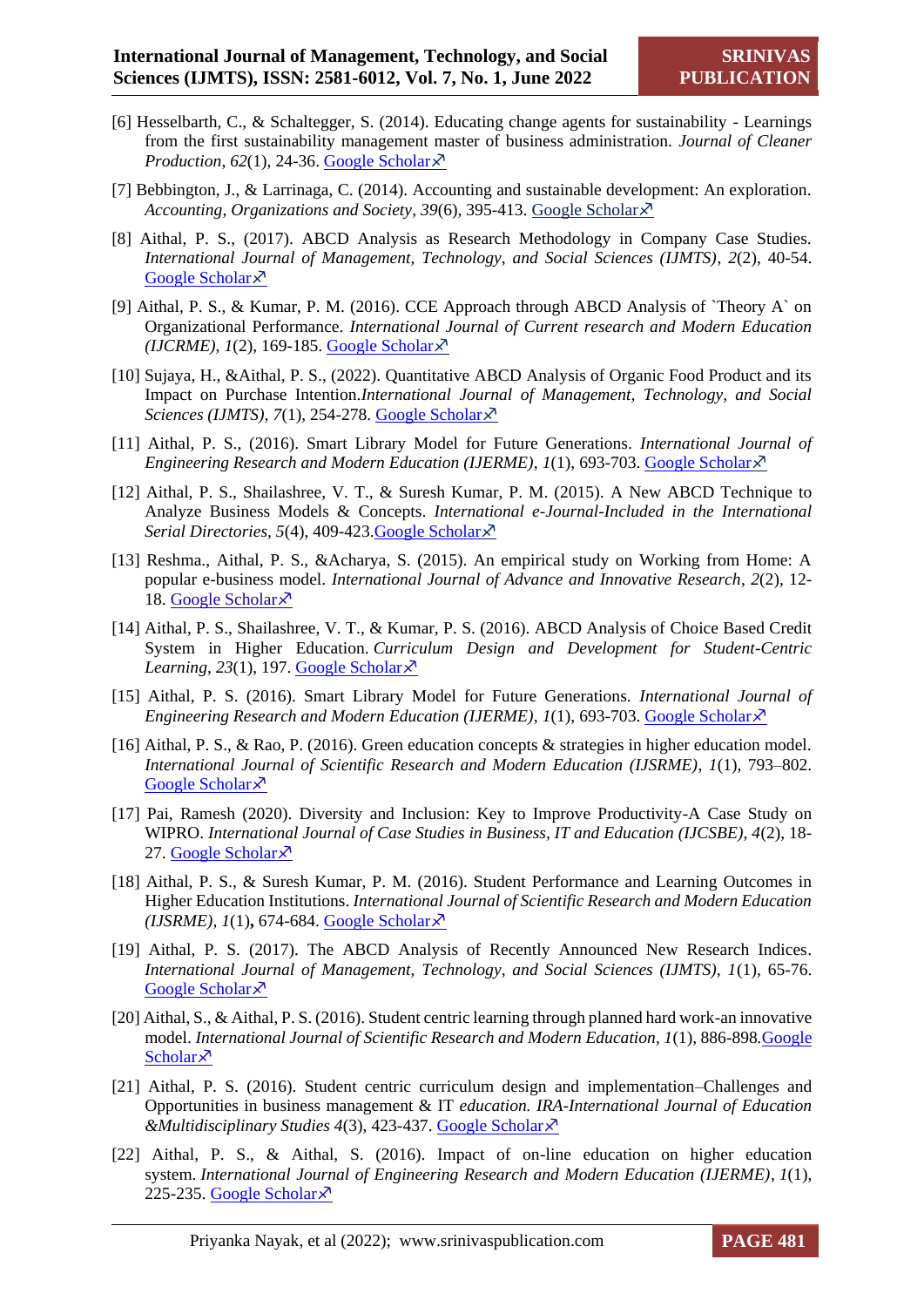- [23] Rangi, P. K., & Aithal, P. S. (2020). Academic Institutions Risk Decisions using Six Thinking Hats based Analysis. *International Journal of Case Studies in Business, IT, and Education (IJCSBE)*, *4*(2), 270-279. [Google Scholar](https://scholar.google.co.in/scholar?hl=en&as_sdt=0%2C5&q=Academic+Institutions+Risk+Decisions+using+Six+Thinking+Hats+based+Analysis&btnG=)
- [24] Rangi, P. K., &Aithal, P. S. (2020).A Study on Blockchain Technology as a Dominant Feature to Mitigate Reputational Risk for Indian Academic Institutions and Universities. *International Journal of Applied Engineering and Management Letters (IJAEML)*, *4*(2), 275-284. [Google](https://scholar.google.co.in/scholar?hl=en&as_sdt=0%2C5&q=A+Study+on+Blockchain+Technology+as+a+Dominant+Feature+to+Mitigate+Reputational+Risk+for+Indian+Academic+Institutions+and+Universities&btnG=)  [Scholar](https://scholar.google.co.in/scholar?hl=en&as_sdt=0%2C5&q=A+Study+on+Blockchain+Technology+as+a+Dominant+Feature+to+Mitigate+Reputational+Risk+for+Indian+Academic+Institutions+and+Universities&btnG=) $\times$
- [25] Aithal, P. S., & Noronha, S. (2016). Hitting Two Birds with One Stone: Srinivas University B.COM Model in Corporate Auditing. *International Journal of Scientific Research a Modern Education (IJSRME)*,  $2(1)$ ,  $455-630$ . Google Scholar  $\lambda$ <sup>7</sup>
- [26] Aithal, P. S., &Acharya, S. (2016). Impact of Green Energy on Global Warming- A Changing Scenario. *International Journal of Scientific Research and Modern Education, 1*(1), 838-842. [Google Scholar](https://scholar.google.co.in/scholar?hl=en&as_sdt=0%2C5&q=Impact+of+Green+Energy+on+Global+Warming-+A+Changing+Scenario&btnG=)<sup> $\lambda$ </sup>
- [27] Shailashri, V. T., & Kariappa, A. (2020). Social Engagement: A means to Brand Building. *International Journal of Case Studies in Business, IT and Education (IJCSBE), 4*(2), 212-219. [Google Scholar](https://scholar.google.co.in/scholar?hl=en&as_sdt=0%2C5&q=Social+Engagement%3A+A+means+to+Brand+Building&btnG=) ×
- [28] Vidya, M., & Shailashri, V. T. (2021). A Study on Evolving Digital Transformation in Indianbanking System. *International Journal of Case Studies in Business, IT and Education (IJCSBE),* 5(1), 116-130. [Google Scholar](https://scholar.google.co.in/scholar?hl=en&as_sdt=0%2C5&q=vidya%2C+Shailashri%2C+V.+T.+2021&btnG=) $\lambda$ <sup>7</sup>
- [29] Mahesh K., M., Aithal, P. S., & Sharma, K. R. S. (2022). Impact of Sustainable Finance on MSMEs and other Companies to Promote Green Growth and Sustainable development. *International Journal of Applied Engineering and Management Letters (IJAEML), 6*(1), 60-76. [Google](https://scholar.google.co.in/scholar?hl=en&as_sdt=0%2C5&q=Impact+of+Sustainable+Finance+on+MSMEs+and+other+Companies+to+Promote+Green+Growth+and+Sustainable+development&btnG=)  [Scholar](https://scholar.google.co.in/scholar?hl=en&as_sdt=0%2C5&q=Impact+of+Sustainable+Finance+on+MSMEs+and+other+Companies+to+Promote+Green+Growth+and+Sustainable+development&btnG=) $\times$
- [30] Aithal, P. S., & Kumar, P. M. (2015). Black Ocean Strategy-A Probe into a new type of Strategy used for Organizational Success.*GE-International Journal of Management Research (GEIJMER),*   $3(8)$ , 45-65. [Google Scholar](https://scholar.google.co.in/scholar?hl=en&as_sdt=0%2C5&q=Black+Ocean+Strategy-A+Probe+into+a+new+type+of+Strategy+used+for+Organizational+Success&btnG=) $\overline{\chi}$ <sup>3</sup>
- [31] Aithal, P. S., Shailashree, V., & Kumar, P. M. (2016). ABCD analysis of Stage Model in Higher Education. *International Journal of Management, IT and Engineering*, *6*(1), 11-24. [Google](https://scholar.google.co.in/scholar?hl=en&as_sdt=0%2C5&q=ABCD+analysis+of+Stage+Model+in+Higher+Education&btnG=)  [Scholar](https://scholar.google.co.in/scholar?hl=en&as_sdt=0%2C5&q=ABCD+analysis+of+Stage+Model+in+Higher+Education&btnG=) $\times$
- [32] Aithal, P. S., Shailashree, V., & Suresh Kumar, P. M. (2016). Application of ABCD Analysis Framework on Private University System in India. *International journal of management sciences*  and business research, 5(4), 159-170. [Google Scholar](https://scholar.google.co.in/scholar?hl=en&as_sdt=0%2C5&q=Application+of+ABCD+Analysis+Framework+on+Private+University+System+in+India&btnG=) ×
- [33] Aithal, P. S., &Aithal, S. (2019). Innovation in B. Tech. Curriculum as B. Tech. (Hons) by integrating STEAM, ESEP & IPR features. *International Journal of Case Studies in Business, IT,*  and Education (IJCSBE),  $3(1)$ , 56-71. [Google Scholar](https://scholar.google.co.in/scholar?hl=en&as_sdt=0%2C5&q=Innovation+in+B.+Tech.+Curriculum+as+B.+Tech.+%28Hons%29+by+integrating+STEAM%2C+ESEP+%26+IPR+features.+&btnG=) $\chi$ <sup>7</sup>
- [34] Ganesh, H. R, & Aithal, P. S. (2020). Organizing the Unorganized Lifestyle Retailers in India: An Integrated Framework. *International Journal of Applied Engineering and Management Letters 4*(1), 257-278. [Google Scholar](https://scholar.google.co.in/scholar?hl=en&as_sdt=0%2C5&q=Organizing+the+Unorganized+Lifestyle+Retailers+in+India%3A+An+Integrated+Framework.+&btnG=)
- [35] Rajasekar, D., & Aithal, P. S. (2022). Direct to Consumer using live stream as an Innovative Marketing Medium during the COVID-19. *International Journal of Applied Engineering and Management Letters (IJAEML), 6(1), 77-86. [Google Scholar](https://scholar.google.co.in/scholar?hl=en&as_sdt=0%2C5&q=Direct+to+Consumer+using+live+stream+as+an+Innovative+Marketing+Medium+during+the+COVID-19+&btnG=)*  $\times$
- [36] Kumari, D., &Bhat, S. (2021). Accelerating the Race to Autonomous Cars–A Case Study. *International Journal of Applied Engineering and Management Letters, 5*(2), 219-231. [Google](https://scholar.google.co.in/scholar?hl=en&as_sdt=0%2C5&q=Accelerating+the+Race+to+Autonomous+Cars%E2%80%93A+Case+Study.+&btnG=)  [Scholar](https://scholar.google.co.in/scholar?hl=en&as_sdt=0%2C5&q=Accelerating+the+Race+to+Autonomous+Cars%E2%80%93A+Case+Study.+&btnG=) $\lambda$
- [37] Aithal, P. S., Shailashree, V., & Kumar, P. M. (2016). Analysis of NAAC Accreditation System using ABCD framework. *International Journal of Management, IT and Engineering*, *6*(1), 30-44. [Google Scholar](https://scholar.google.co.in/scholar?hl=en&as_sdt=0%2C5&q=Analysis+of+NAAC+Accreditation+System+using+ABCD+framework&btnG=) ×